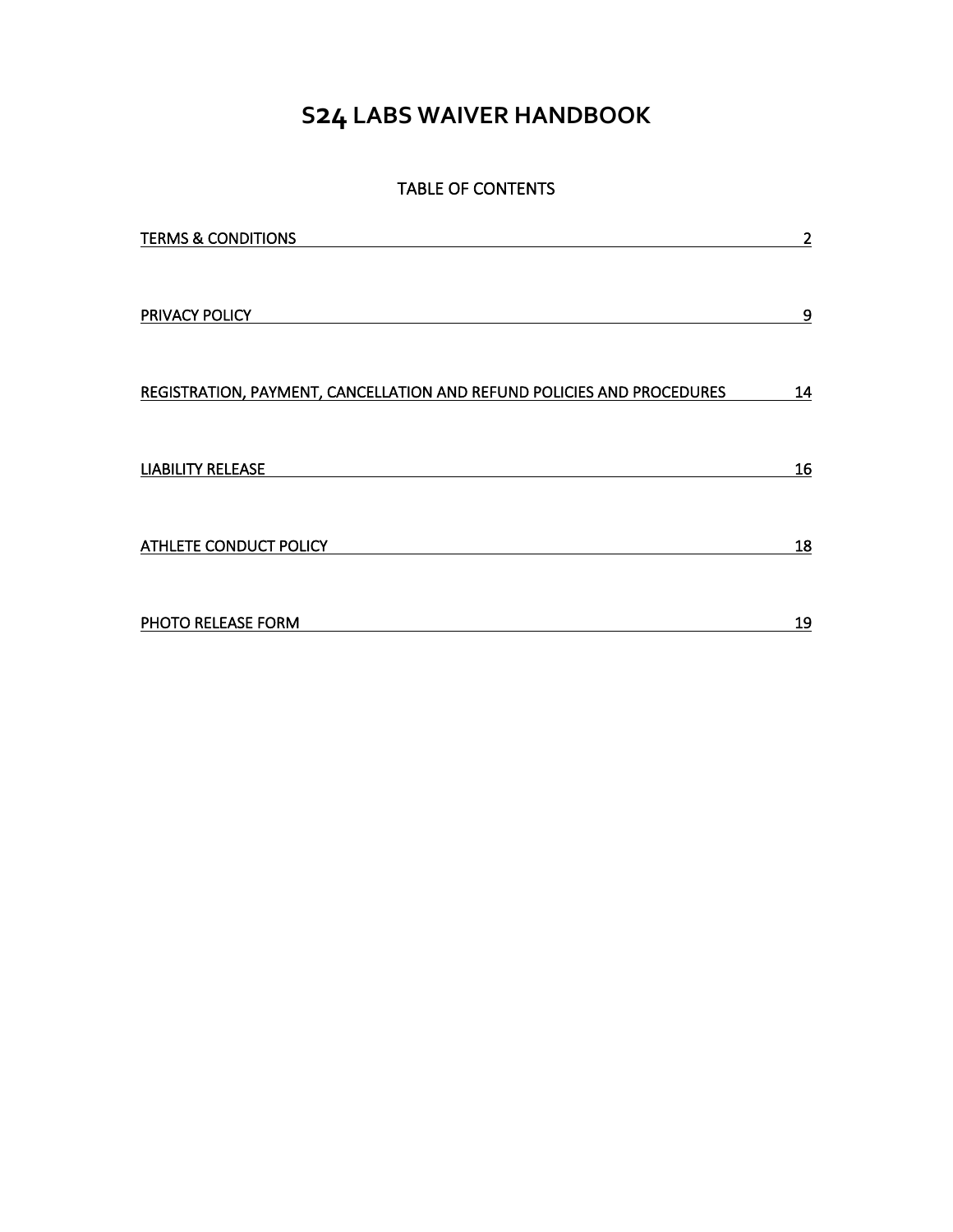#### **S24 LABS WEBSITE TERMS OF USE Last Modified: June 15, 2021**

#### **Acceptance of the Terms of Use:**

These terms of use are entered into by and between You and S24 Labs, LLC and its affiliated entities and web sites ("**S24 Labs**," "**we**," or "**us**"). The following terms and conditions, together with any documents they expressly incorporate by reference (collectively, "**Terms of Use**"), govern your access to and use of www.S24Labs.com, including any content, functionality and services offered on or through www.S24Labs.com (the "**Website**"), whether as a guest or a registered user.

This Website is offered and available to users who are 13 years of age or older and reside in the United States or any of its territories or possessions. By using this Website, you represent and warrant that you are of legal age to form a binding contract with S24 Labs and meet all of the foregoing eligibility requirements. If you do not meet these requirements, you must not access or use the Website. Please read the Terms of Use carefully before you start to use the Website.

**BY EITHER USING THE WEBSITE OR BY CLICKING TO ACCEPT OR AGREE TO THE TERMS OF USE WHEN THIS OPTION IS MADE AVAILABLE TO YOU, YOU ACCEPT AND AGREE TO BE BOUND AND ABIDE BY THESE TERMS OF USE.** IF YOU DO NOT WANT TO AGREE TO THESE TERMS OF USE, YOU MUST NOT ACCESS OR USE THE WEBSITE. **BY USING THE WEBSITE OR CLICKING ACCEPT OR AGREE TO THESE TERMS OF USE, YOU ALSO ACKNOWLEDGE THAT YOU HAVE REVIEWED AND UNDERSTAND OUR PRIVACY NOTICE, FOUND AT** http://www.S24Labs.com/privacynotice**.**

**Changes to the Terms of Use.** We may revise and update these Terms of Use from time to time in our sole discretion. All changes are effective immediately when we post them. However, any changes to the dispute resolution provisions set forth in Governing Law and Jurisdiction will not apply to any disputes for which the parties have actual notice on or prior to the date the change is posted on the Website. Your continued use of the Website following the posting of revised Terms of Use means that you accept and agree to the changes. You are expected to check this page each time you access this Website so you are aware of any changes, as they are binding on you.

**Accessing the Website and Account Security**. We reserve the right to withdraw or amend this Website, and any service or material we provide on the Website, in our sole discretion without notice. We will not be liable if for any reason all or any part of the Website is unavailable at any time or for any period. From time to time, we may restrict access to some parts of the Website, or the entire Website, to users, including registered users.

You are responsible for making all arrangements necessary for you to have access to the Website, and for ensuring that all persons who access the Website through your internet connection are aware of these Terms of Use and comply with them.

To access the Website or some of the resources it offers, you may be asked to provide certain registration details or other information. It is a condition of your use of the Website that all the information you provide on the Website is correct, current, and complete. You acknowledge that all information you provide to register with this Website or otherwise, including, but not limited to, through the use of any interactive features on the Website, will be treated by us in accordance with our Privacy Notice, and you understand all actions we will take with respect to your information consistent with our Privacy Notice.

If you choose, or are provided with, a user name, password or any other piece of information as part of our security procedures, you must treat such information as confidential, and you must not disclose it to any other person or entity. You also acknowledge that your account is personal to you and agree not to provide any other person with access to this Website or portions of it using your user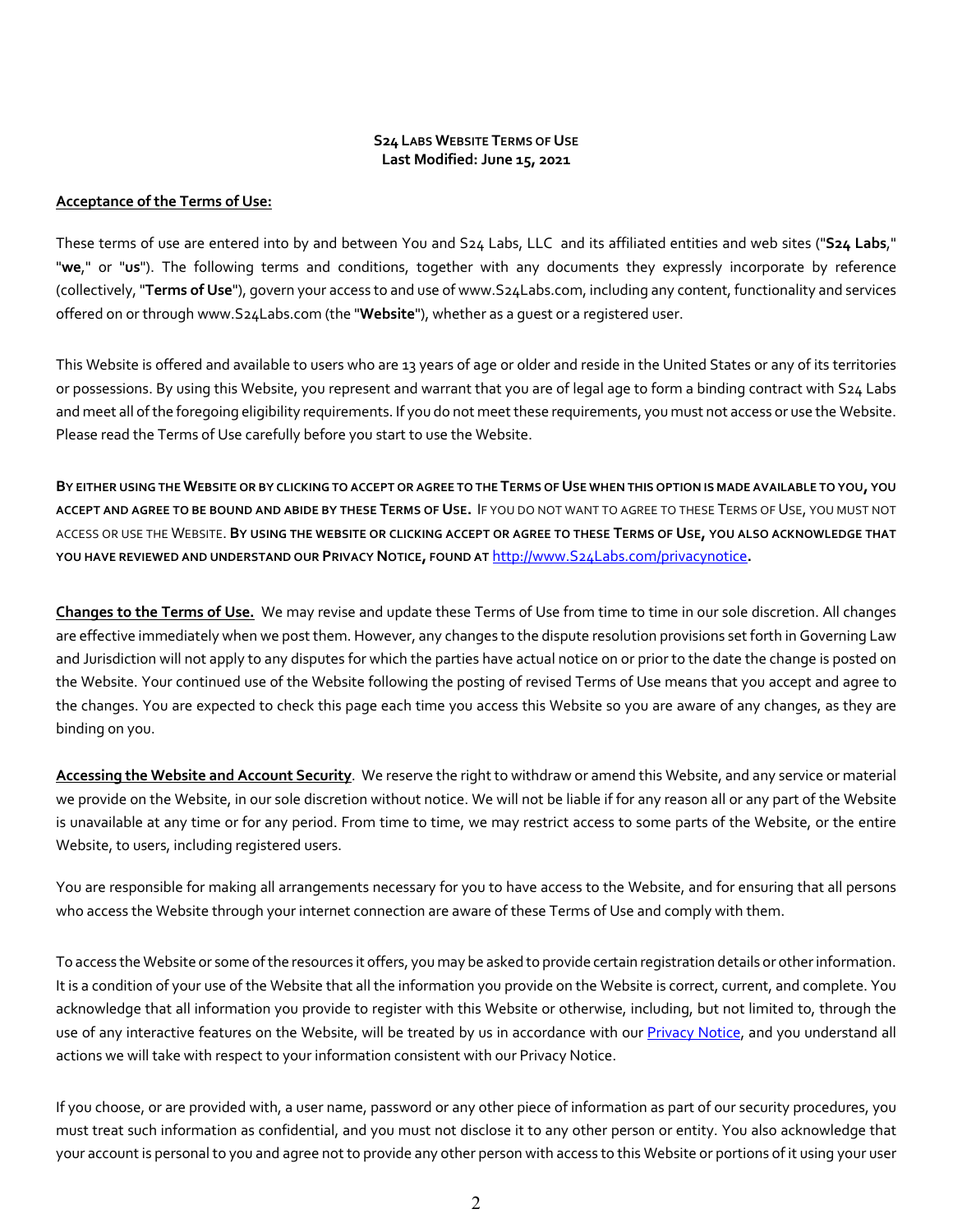name, password or other security information. You agree to notify us immediately of any unauthorized access to or use of your user name or password or any other breach of security. You also agree to ensure that you exit from your account at the end of each session. You should use particular caution when accessing your account from a public or shared computer so that others are not able to view or record your password or other personal information.

We have the right to disable any user name, password or other identifier, whether chosen by you or provided by us, at any time in our sole discretion for any or no reason, including if, in our opinion, you have violated any provision of these Terms of Use.

# **Intellectual Property Rights**

The Website and its entire contents, features, and functionality (including but not limited to all information, software, text, displays, images, video and audio, and the design, selection, and arrangement thereof), are owned by S24 Labs, its licensors or other providers of such material and are protected by United States and international copyright, trademark, patent, trade secret and other intellectual property or proprietary rights laws.

These Terms of Use permit you to use the Website for your personal, non-commercial use only. You must not reproduce, distribute, modify, create derivative works of, publicly display, publicly perform, republish, download, store or transmit any of the material on our Website, except as follows:

- Your computer may temporarily store copies of such materials in RAM incidental to your accessing and viewing those materials.
- You may store files that are automatically cached by your Web browser for display enhancement purposes.
- You may print or download one copy of a reasonable number of pages of the Website for your own personal, non-commercial use and not for further reproduction, publication or distribution.
- If we provide desktop, mobile or other applications for download, you may download a single copy to your computer or mobile device solely for your own personal, non-commercial use, provided you agree to be bound by our end user license agreement for such applications.
- If we provide Social Media Features with certain content, you may take such actions as are enabled by such features.

# You must not:

- Modify copies of any materials from this site.
- Use any illustrations, photographs, video or audio sequences or any graphics separately from the accompanying text.
- Delete or alter any copyright, trademark or other proprietary rights notices from copies of materials from this site.

You must not access or use for any commercial purposes any part of the Website or any services or materials available through the Website. If you wish to make any use of material on the Website other than that set out in this section, please address your request to: info@S24Labs.com.

If you print, copy, modify, download or otherwise use or provide any other person with access to any part of the Website in breach of the Terms of Use, your right to use the Website will cease immediately and you must, at our option, return or destroy any copies of the materials you have made. No right, title or interest in or to the Website or any content on the Website is transferred to you, and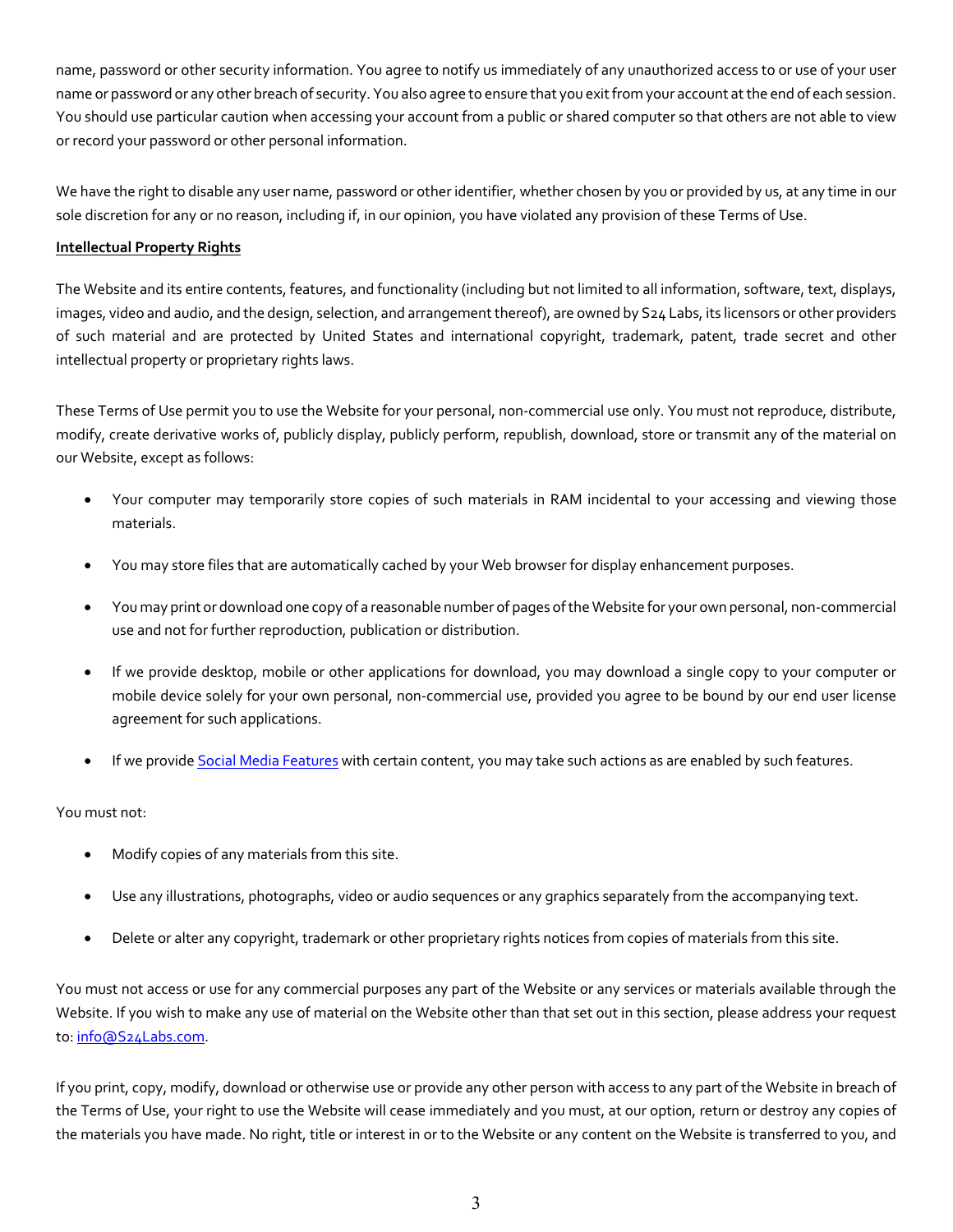all rights not expressly granted are reserved by S24 Labs. Any use of the Website not expressly permitted by these Terms of Use is a breach of these Terms of Use and may violate copyright, trademark and other laws.

# **Trademarks**

S24 Labs, Swingman24, We Run the Game, Sozo and all logos for each entity, and any related names, logos, product and service names, designs, or slogans are trademarks of S24 Labs or its affiliates or licensors. You must not use such marks without the prior written permission of S24 Labs. All other names, logos, product and service names, designs and slogans on this Website are the trademarks of their respective owners.

#### **Prohibited Uses**

You may use the Website only for lawful purposes and in accordance with these Terms of Use. You agree not to use the Website:

- In any way that violates any applicable federal, state, local, or international law or regulation (including, without limitation, any laws regarding the export of data or software to and from the US or other countries).
- For the purpose of exploiting, harming, or attempting to exploit or harm minors in any way by exposing them to inappropriate content, asking for personally identifiable information or otherwise.
- To send, knowingly receive, upload, download, use or re-use any material which does not comply with the Content Standards set out in these Terms of Use.
- To transmit, or procure the sending of, any advertising or promotional material without our prior written consent, including any "junk mail," "chain letter," "spam," or any other similar solicitation.
- To impersonate or attempt to impersonate S24 Labs, a Company employee, another user or any other person or entity (including, without limitation, by using e-mail addresses or screen names associated with any of the foregoing).
- To engage in any other conduct that restricts or inhibits anyone's use or enjoyment of the Website, or which, as determined by us, may harm S24 Labs or users of the Website, or expose them to liability.

Additionally, you agree not to:

- Use the Website in any manner that could disable, overburden, damage, or impair the site or interfere with any other party's use of the Website, including their ability to engage in real time activities through the Website.
- Use any robot, spider or other automatic device, process or means to access the Website for any purpose, including monitoring or copying any of the material on the Website.
- Use any manual process to monitor or copy any of the material on the Website, or for any other purpose not expressly authorized in these Terms of Use, without our prior written consent.
- Use any device, software or routine that interferes with the proper working of the Website.
- Introduce any viruses, trojan horses, worms, logic bombs or other material which is malicious or technologically harmful.
- Attempt to gain unauthorized access to, interfere with, damage or disrupt any parts of the Website, the server on which the Website is stored, or any server, computer or database connected to the Website.
- Attack the Website via a denial-of-service attack or a distributed denial-of-service attack.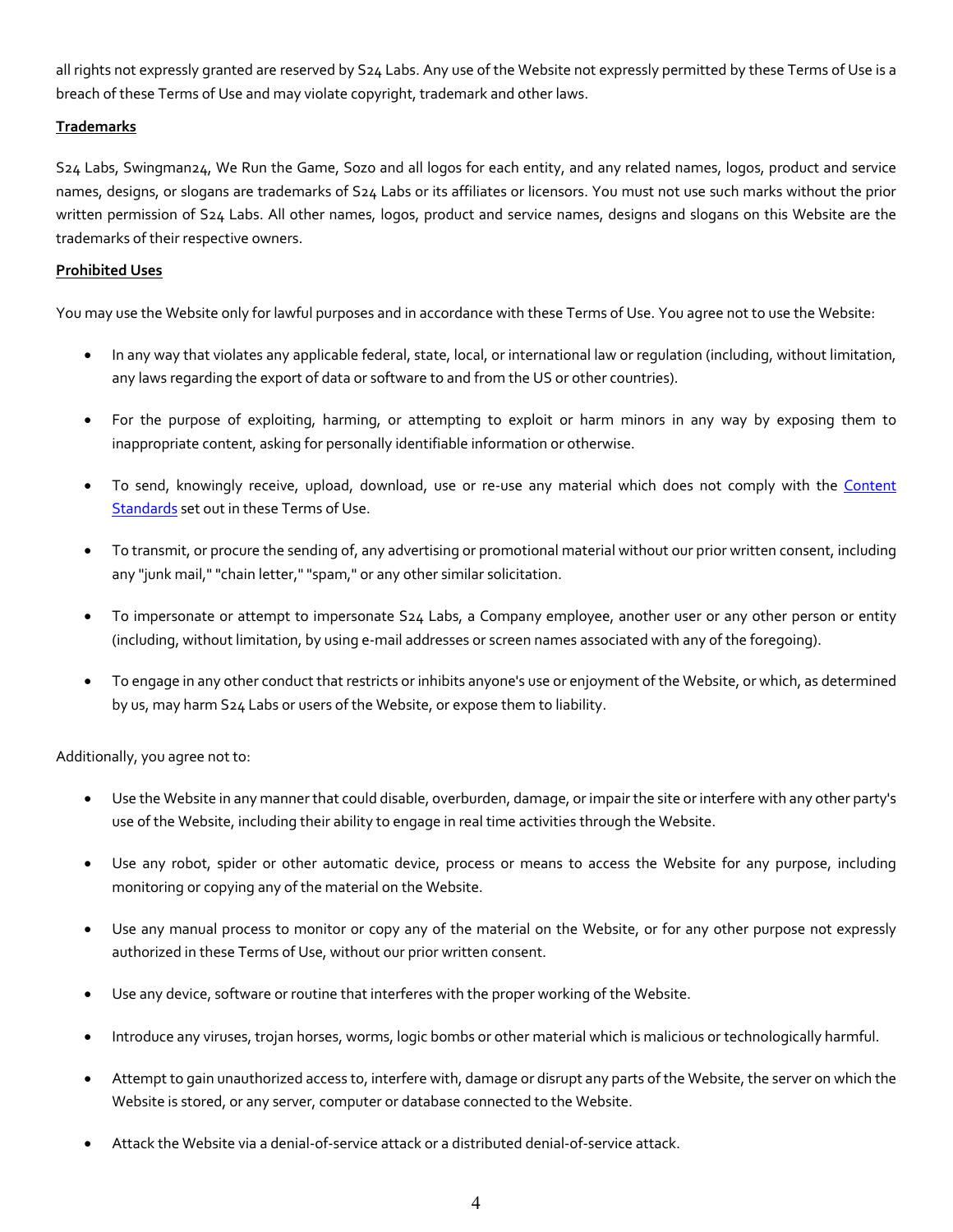• Otherwise attempt to interfere with the proper working of the Website.

#### **Reliance on Information Posted**

The information presented on or through the Website is made available solely for general information purposes. We do not warrant the accuracy, completeness or usefulness of this information. Any reliance you place on such information is strictly at your own risk. We disclaim all liability and responsibility arising from any reliance placed on such materials by you or any other visitor to the Website, or by anyone who may be informed of any of its contents.

This Website includes content provided by third parties, including materials provided by other users, bloggers and third-party licensors, syndicators, aggregators and/or reporting services. All statements and/or opinions expressed in these materials, and all articles and responses to questions and other content, other than the content provided by S24 Labs, are solely the opinions and the responsibility of the person or entity providing those materials. These materials do not necessarily reflect the opinion of S24 Labs. We are not responsible, or liable to you or any third party, for the content or accuracy of any materials provided by any third parties.

#### **Changes to the Website**

We may update the content on this Website from time to time, but its content is not necessarily complete or up-to-date. Any of the material on the Website may be out of date at any given time, and we are under no obligation to update such material.

#### **Online Purchases and Other Terms and Conditions**

All purchases through our site or other transactions for the sale of goods, services, or information formed through the Website, or as a result of visits made by you are governed by our terms of registration, payment, or purchase at www.S24Labs.com and www.WeRunTheGame.com, as applicable, which are hereby incorporated into these Terms of Use. Additional terms and conditions may also apply to specific portions, services or features of the Website. All such additional terms and conditions are hereby incorporated by this reference into these Terms of Use.

#### **Linking to the Website and Social Media Features**

You may link to our homepage, provided you do so in a way that is fair and legal and does not damage our reputation or take advantage of it, but you must not establish a link in such a way as to suggest any form of association, approval or endorsement on our part

This Website may provide certain social media features that enable you to:

- Link from your own or certain third-party websites to certain content on this Website.
- Send e-mails or other communications with certain content, or links to certain content, on this Website.
- Cause limited portions of content on this Website to be displayed or appear to be displayed on your own or certain thirdparty websites.

You may use these features solely as they are provided by us, solely with respect to the content they are displayed with, and otherwise in accordance with any additional terms and conditions we provide with respect to such features. Subject to the foregoing, you must not:

- Establish a link from any website that is not owned by you.
- Cause the Website or portions of it to be displayed, or appear to be displayed by, for example, framing, deep linking or inline linking, on any other site.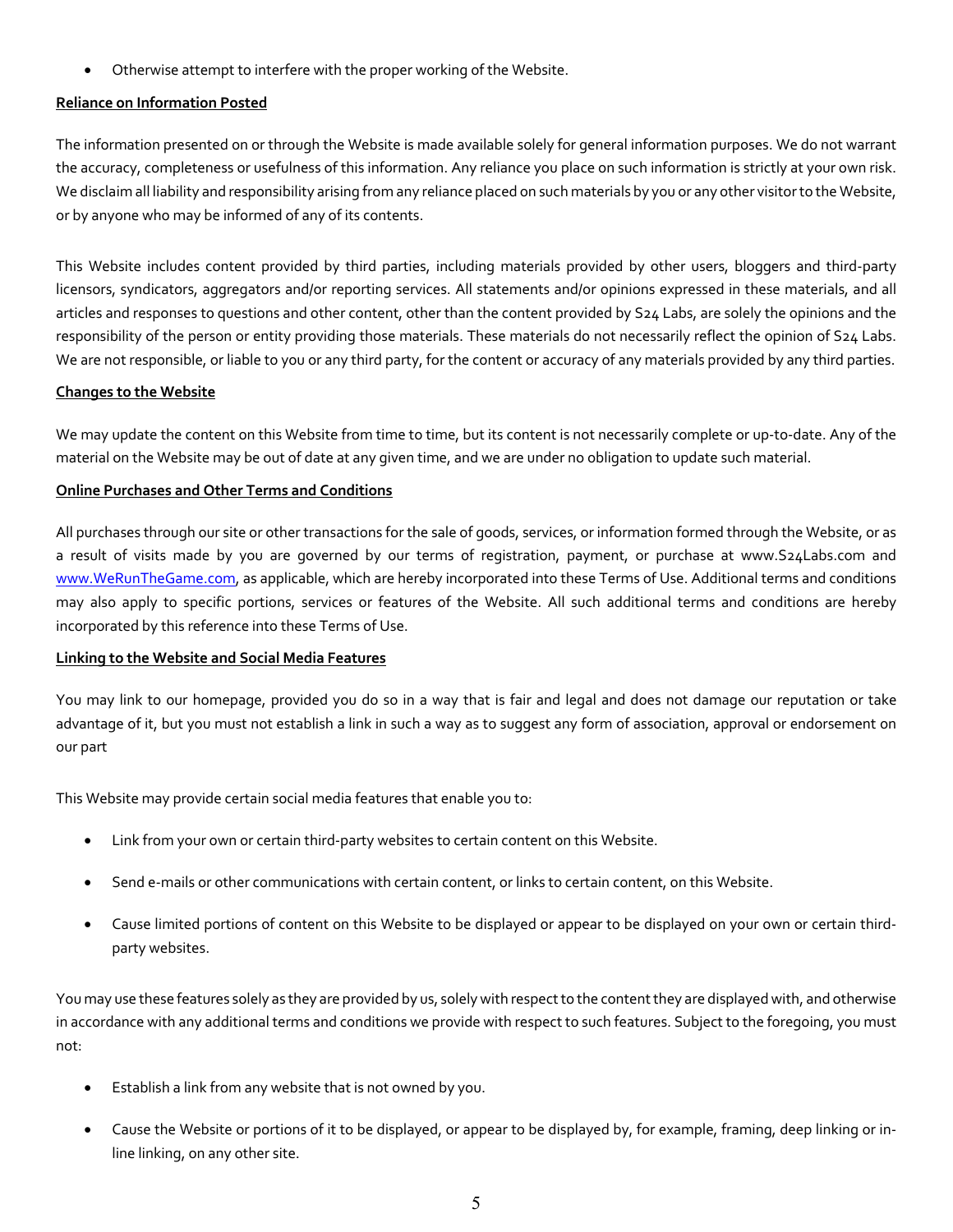- Link to any part of the Website other than the homepage.
- Otherwise take any action with respect to the materials on this Website that is inconsistent with any other provision of these Terms of Use.

The website from which you are linking, or on which you make certain content accessible, must comply in all respects with the Content Standards set out in these Terms of Use. You agree to cooperate with us in causing any unauthorized framing or linking immediately to cease. We reserve the right to withdraw linking permission without notice. We may disable all or any social media features and any links at any time without notice in our discretion.

#### **Links from the Website**

This Website contains links to other sites and resources provided by third parties, including links contained in advertisements, such as banner advertisements or sponsored links. These links are provided for your convenience only. **We have no control over the contents of those sites or resources, and accept no responsibility for them or for any loss or damage that may arise from your use of them**. If you decide to access any of the third party websites linked to this Website, you do so entirely at your own risk and subject to the terms and conditions of use for such websites.

#### **Geographic Restrictions**

The owner of the Website is based in the State of Ohio in the United States. We provide this Website for use only by persons located in the United States. We make no claims that the Website or any of its content is accessible or appropriate outside of the United States. Access to the Website may not be legal by certain persons or in certain countries. If you access the Website from outside the United States, you do so on your own initiative and are responsible for compliance with local laws.

#### **Disclaimer of Warranties**

You understand that we cannot and do not guarantee or warrant that files available for downloading from the internet or the Website will be free of viruses or other destructive code. You are responsible for implementing sufficient procedures and checkpoints to satisfy your particular requirements for anti-virus protection and accuracy of data input and output, and for maintaining a means external to our site for any reconstruction of any lost data. WE WILL NOT BE LIABLE FOR ANY LOSS OR DAMAGE CAUSED BY A DISTRIBUTED DENIAL-OF-SERVICE ATTACK, VIRUSES OR OTHER TECHNOLOGICALLY HARMFUL MATERIAL THAT MAY INFECT YOUR COMPUTER EQUIPMENT, COMPUTER PROGRAMS, DATA OR OTHER PROPRIETARY MATERIAL DUE TO YOUR USE OF THE WEBSITE OR ANY SERVICES OR ITEMS OBTAINED THROUGH THE WEBSITE OR TO YOUR DOWNLOADING OF ANY MATERIAL POSTED ON IT, OR ON ANY WEBSITE LINKED TO IT.

YOUR USE OF THE WEBSITE, ITS CONTENT AND ANY SERVICES OR ITEMS OBTAINED THROUGH THE WEBSITE IS AT YOUR OWN RISK. THE WEBSITE, ITS CONTENT AND ANY SERVICES OR ITEMS OBTAINED THROUGH THE WEBSITE ARE PROVIDED ON AN "AS IS" AND "AS AVAILABLE" BASIS, WITHOUT ANY WARRANTIES OF ANY KIND, EITHER EXPRESS OR IMPLIED.NEITHER S24 LABS NOR ANY PERSON ASSOCIATED WITH S24 LABS MAKES ANY WARRANTY OR REPRESENTATION WITH RESPECT TO THE COMPLETENESS, SECURITY, RELIABILITY, QUALITY, ACCURACY OR AVAILABILITY OF THE WEBSITE. WITHOUT LIMITING THE FOREGOING, NEITHER S24 LABS NOR ANYONE ASSOCIATED WITH S24 LABS REPRESENTS OR WARRANTS THAT THE WEBSITE, ITS CONTENT OR ANY SERVICES OR ITEMS OBTAINED THROUGH THE WEBSITE WILL BE ACCURATE, RELIABLE, ERROR-FREE OR UNINTERRUPTED, THAT DEFECTS WILL BE CORRECTED, THAT OUR SITE OR THE SERVER THAT MAKES IT AVAILABLE ARE FREE OF VIRUSES OR OTHER HARMFUL COMPONENTS OR THAT THE WEBSITE OR ANY SERVICES OR ITEMS OBTAINED THROUGH THE WEBSITE WILL OTHERWISE MEET YOUR NEEDS OR EXPECTATIONS.

S24 LABSHEREBY DISCLAIMS ALL WARRANTIES OF ANY KIND, WHETHER EXPRESS OR IMPLIED, STATUTORY OR OTHERWISE, INCLUDING BUT NOT LIMITED TO ANY WARRANTIES OF MERCHANTABILITY, NON-INFRINGEMENT AND FITNESS FOR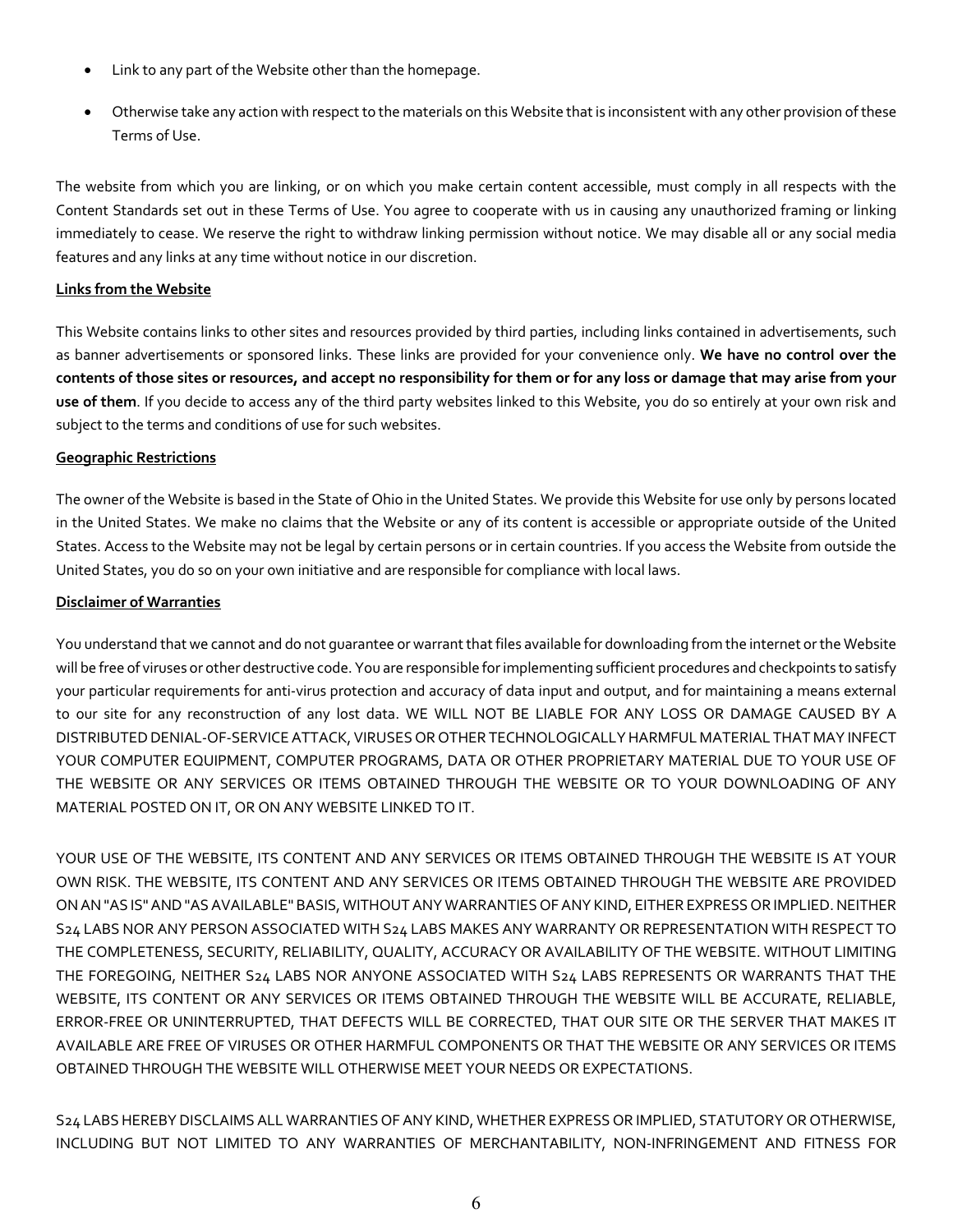PARTICULAR PURPOSE. THE FOREGOING DOES NOT AFFECT ANY WARRANTIES WHICH CANNOT BE EXCLUDED OR LIMITED UNDER APPLICABLE LAW.

# **Limitation on Liability**

TO THE FULLEST EXTENT PROVIDED BY LAW, IN NO EVENT WILL S24 LABS, ITS AFFILIATES OR THEIR LICENSORS, SERVICE PROVIDERS, EMPLOYEES, AGENTS, OFFICERS OR DIRECTORS BE LIABLE FOR DAMAGES OF ANY KIND, UNDER ANY LEGAL THEORY, ARISING OUT OF OR IN CONNECTION WITH YOUR USE, OR INABILITY TO USE, THE WEBSITE, ANY WEBSITES LINKED TO IT, ANY CONTENT ON THE WEBSITE OR SUCH OTHER WEBSITES OR ANY SERVICES OR ITEMS OBTAINED THROUGH THE WEBSITE OR SUCH OTHER WEBSITES, INCLUDING ANY DIRECT, INDIRECT, SPECIAL, INCIDENTAL, CONSEQUENTIAL OR PUNITIVE DAMAGES, INCLUDING BUT NOT LIMITED TO, PERSONAL INJURY, PERSONAL ILLNESS, PAIN AND SUFFERING, EMOTIONAL DISTRESS, LOSS OF REVENUE, LOSS OF PROFITS, LOSS OF BUSINESS OR ANTICIPATED SAVINGS, LOSS OF USE, LOSS OF GOODWILL, LOSS OF DATA, AND WHETHER CAUSED BY TORT (INCLUDING NEGLIGENCE), BREACH OF CONTRACT OR OTHERWISE, EVEN IF FORESEEABLE. THE FOREGOING DOES NOT AFFECT ANY LIABILITY WHICH CANNOT BE EXCLUDED OR LIMITED UNDER APPLICABLE LAW.

# **Indemnification**

You agree to defend, indemnify and hold harmless S24 Labs, its affiliates, licensors and service providers, and its and their respective officers, directors, employees, contractors, agents, licensors, suppliers, successors and assigns from and against any claims, liabilities, damages, judgments, awards, losses, costs, expenses or fees (including reasonable attorneys' fees) arising out of or relating to your violation of these Terms of Use or your use of the Website, including, but not limited to, your User Contributions, any use of the Website's content, services and products other than as expressly authorized in these Terms of Use, or your use of any information obtained from the Website.

# **Governing Law and Jurisdiction**

All matters relating to the Website and these Terms of Use, and any dispute or claim arising therefrom or related thereto (in each case, including non-contractual disputes or claims), shall be governed, at the sole option of S24 Labs, by and construed in accordance with the internal laws of the State of Delaware, Ohio, Georgia or Alabama, or in a State where S24 Labs operates or licenses sports performance facilities, without giving effect to any choice or conflict of law provision or rule (whether of the States forementioned or any other jurisdiction).

Any legal suit, action, or proceeding arising out of, or related to, these Terms of Use or the Website shall be instituted exclusively, , at the sole option of S24 Labs, in the federal courts of the United States or the courts of the forementioned States in this section, although we retain the right to bring any suit, action or proceeding against you for breach of these Terms of Use in your country of residence or any other relevant country. You waive any and all objections to the exercise of jurisdiction over you by such courts and to venue in such courts.

# **Arbitration**

At Company's sole discretion, it may require You to submit any disputes arising from these Terms of Use or use of the Website, including disputes arising from or concerning their interpretation, violation, invalidity, non-performance, or termination, to final and binding arbitration under the Rules of Arbitration of the American Arbitration Association applying Ohio law.

# **Limitation on Time to File Claims**

ANY CAUSE OF ACTION OR CLAIM YOU MAY HAVE ARISING OUT OF OR RELATING TO THESE TERMS OF USE OR THE WEBSITE MUST BE COMMENCED WITHIN ONE (1) YEAR AFTER THE CAUSE OF ACTION ACCRUES; OTHERWISE, SUCH CAUSE OF ACTION OR CLAIM IS PERMANENTLY BARRED.

# **Waiver and Severability**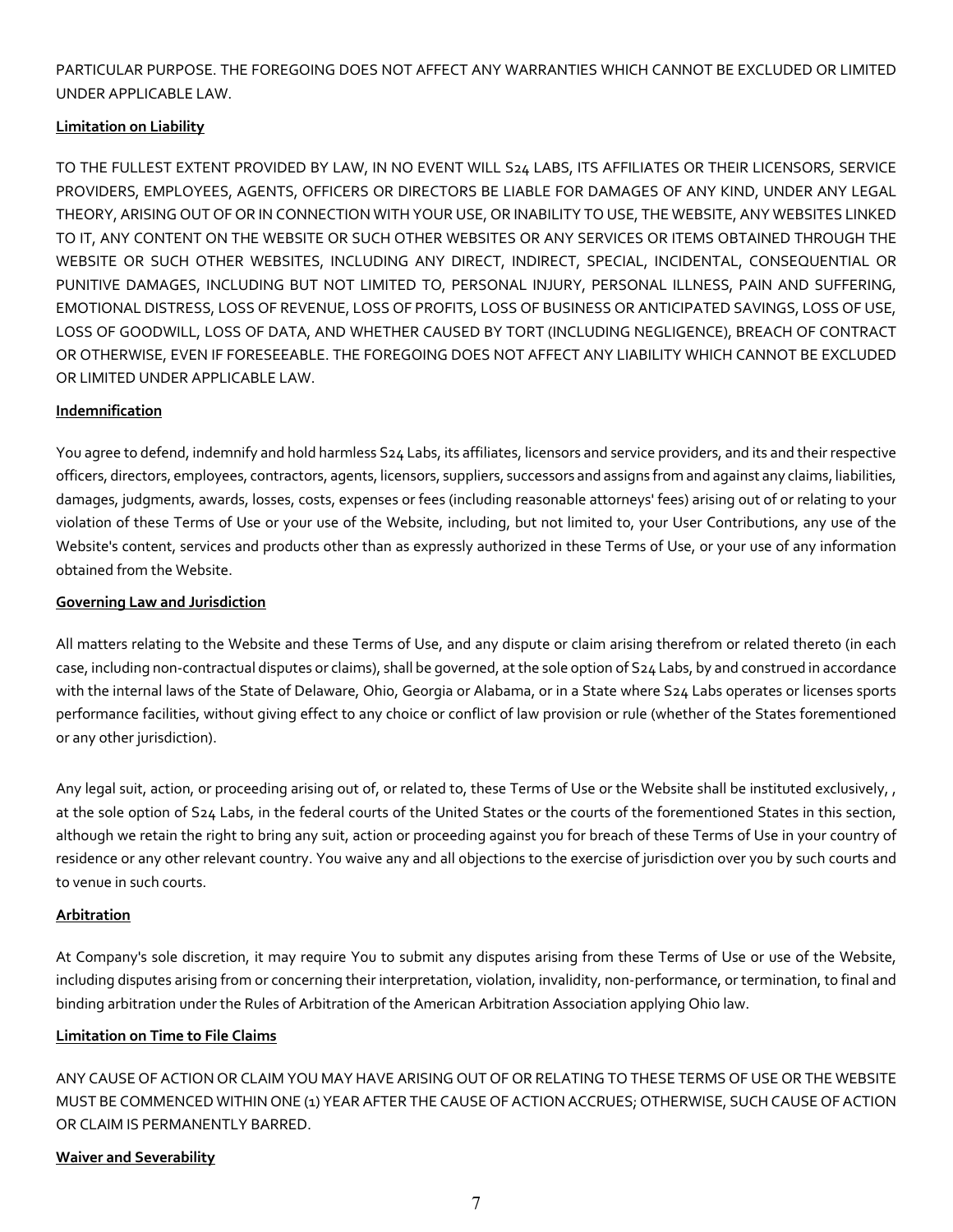No waiver of by S24 Labs of any term or condition set forth in these Terms of Use shall be deemed a further or continuing waiver of such term or condition or a waiver of any other term or condition, and any failure of S24 Labs to assert a right or provision under these Terms of Use shall not constitute a waiver of such right or provision.

If any provision of these Terms of Use is held by a court or other tribunal of competent jurisdiction to be invalid, illegal or unenforceable for any reason, such provision shall be eliminated or limited to the minimum extent such that the remaining provisions of the Terms of Use will continue in full force and effect.

# **Entire Agreement**

The Terms of Use, our Privacy Notice, Terms of Sale, Terms of Refunds and any and all Liability, Personal Conduct, Photo and other waivers and notices constitute the sole and entire agreement between you and S24 Labs, LLC with respect to the Website and supersede all prior and contemporaneous understandings, agreements, representations and warranties, both written and oral, with respect to the Website.

#### **Your Comments and Concerns**

This website is operated by S24 Labs, LLC, 312 Walnut Street, Suite 2510, Cincinnati, Ohio 45202.

All notices of copyright infringement claims should be sent to the copyright agent designated in our www.S24Labs.com/copyrightnotice in the manner and by the means set forth therein.

All other feedback, comments, requests for technical support and other communications relating to the Website should be directed to: info@S24Labs.com.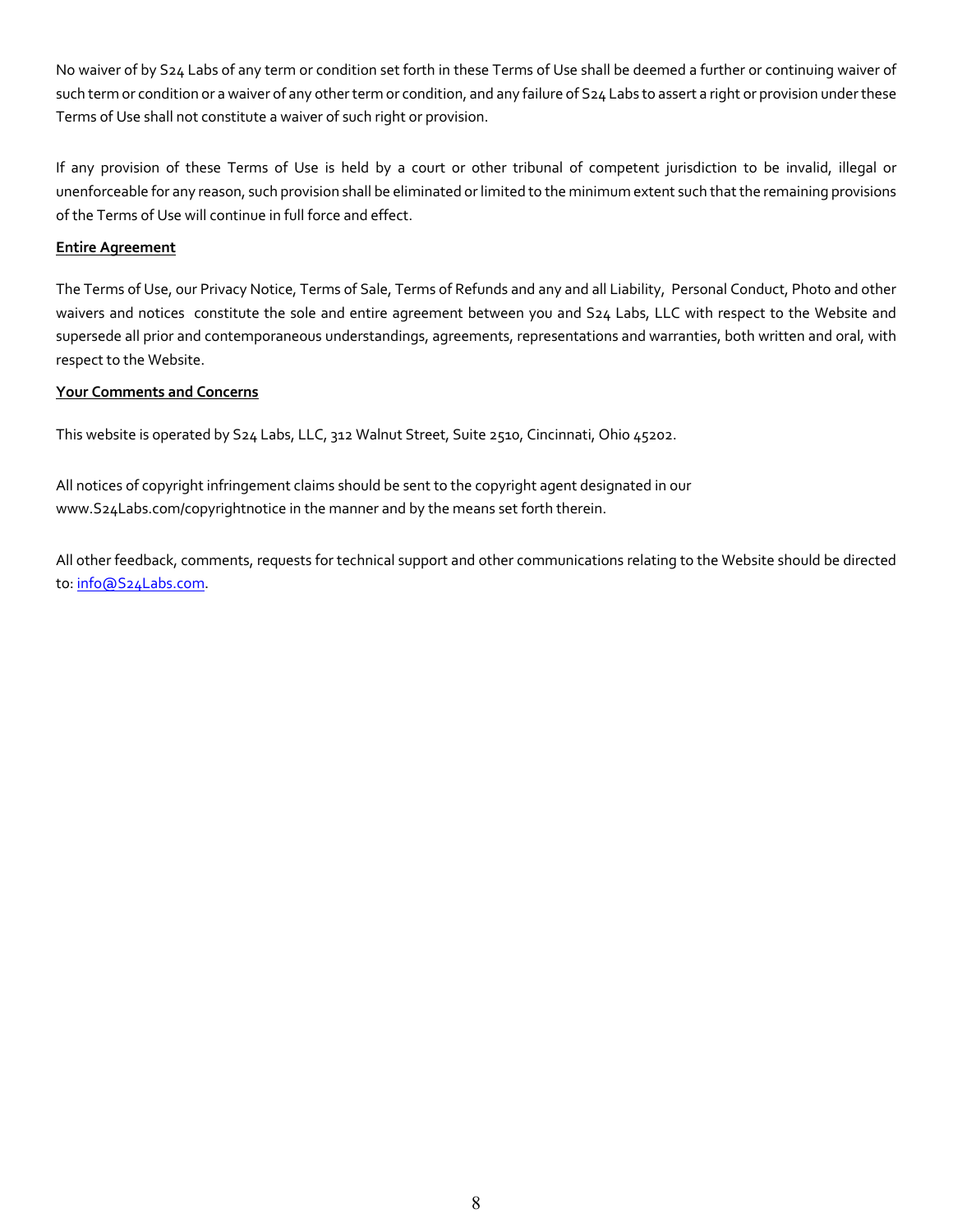#### **S24 LABS WEBSITE PRIVACY NOTICE Last modified: June 15, 2021**

# **Important Notice Before You Use Our Services or Any of Our Websites**:

**Please read this Notice carefully** to understand our policies and practices regarding your information and how we will treat it. If you do not agree with our policies and practices, your choice is not to use our services or access this website.

By accessing or using this our services and any of our websites, you acknowledge the use of your information as described in this Notice. Our privacy policies and practices may change from time to time. Your continued use of our services or any of our websites after we make changes is deemed to be acceptance of those changes, so please check the Notice regularly for updates.

#### **Introduction**

S24 Labs, LLC and all other affiliates ("We" or "Us") respect your privacy and are committed to protecting it through our compliance with our privacy policies as outlined in this Privacy Notice ("Notice").

This Notice describes the types of information we may collect from you or that you may provide when you visit one of our facilities, complete any registration forms or documents provided by Us, or receive any of our services (collectively, the "Services") or when you visit any of our websites, including www.S24Labs.com (each referred to singularly, and all referred to collectively as, the "Website") and our practices for collecting, using, maintaining, protecting, and disclosing that information.

This Notice applies to information we collect both online and in person at any of our facilities or events, which includes information collected:

- On this Website;
- In connection with the Services, such as through forms, releases, or any other documents completed at our facilities or at any event where We provide written documents;
- In email, text, and other electronic messages between you and this Website;
- Through mobile and desktop applications or forms you download from this Website;
- When you interact with our advertising and applications on third-party websites and services, if those applications or advertising include links to this Notice;
- Any data, statistics, performance analytics, or other information measured or collected by us, or submitted by You.

This Notice and our privacy policy does not apply to information collected by any application or content (including advertising) that may link to or be accessible from or on the Website that is operated by a third party.

# **Children Under the Age of 13**

Our Website is not intended for children under 13 years of age. No one under age 13 may provide any information to or on the Website. We do not knowingly collect personal information from children under 13. I*f you are under 13, do not use or provide any information on this Website* or on or through any of its features. If we learn we have collected or received personal information from a child under 13 without verification of parental consent, we will delete that information. If you believe we might have any information from or about a child under 13, please contact us at the address shown at the bottom of this Notice.

#### **Information We Collect About You and How We Collect It**

We collect several types of information from and about users of our Services or our Website, including:

- Information by which you may be personally identified, such as name, postal address, e-mail address, telephone number, or any other identifier by which you may be contacted online or offline ("personal information");
- Sports performance data, athletic interests, and similar information, either in aggregated form or in individually-identifiable form;
- information that is about you but does not identify you specifically, such as general statistics or use of Services data; and/or
- information about your internet connection, the equipment you use to access our Website, and usage details, which is used to help us better understand how to provide the Services and improve the Website.

We collect this information:

• Directly from you when you provide it to us.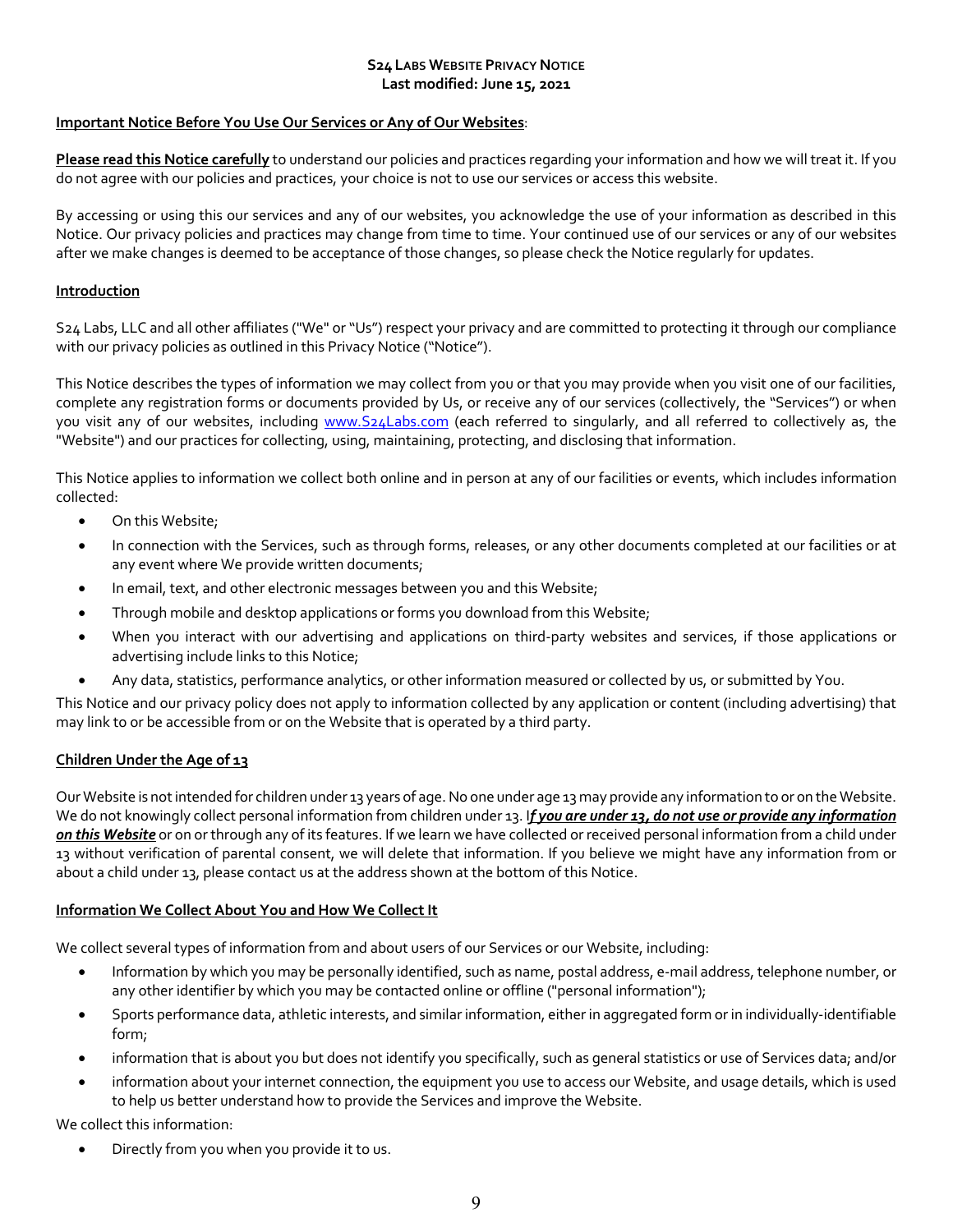- Automatically as you navigate through the site. Information collected automatically may include usage details, IP addresses, and information collected through cookies, web beacons, and other tracking technologies.
- From third parties, such as business partners.

# **Information You Provide to Us**.

We also may collect, store, use, transmit, aggregate, or analyze information that you provide to use, either in connection with the Services or through the Website, such as:

- Information you provide by filling out forms, authorizations, or other documents, either on the Website, at a facility or an event, or anywhere else in connection with Us, which includes information provided at registration, or for a contest, or promotion, or if reporting information or issues associated with the Service or the Website;
- Data you provide to us regarding sports performance, interests, equipment, training, or other similar information.
- Records and copies of your any emails or other correspondence you send to us.
- Your responses to surveys or questionnaires that we might ask you to complete.
- Details of transactions you carry out in connection with the Services or through the Website, including ordering products or services online.
- Your search queries on the Website.
- or other information you provide to us in connection with the Services or through the Website.

# **Information We Collect Through Automatic Data Collection Technologies**.

As you navigate through and interact with our Website, we may use automatic data collection technologies to collect certain information about your equipment, browsing actions, and patterns, including:

- Details of your visits to our Website, including traffic data, location data, logs, and other communication data and the resources that you access and use on the Website.
- Information about your computer and internet connection, including your IP address, operating system, and browser type.

We also may use these technologies to collect information about your online activities over time and across third-party websites or other online services (behavioral tracking). Email us at info@S24Labs.com for information on how you can opt out of behavioral tracking on this website and how we respond to web browser signals and other mechanisms that enable consumers to exercise choice about behavioral tracking.

The information we collect automatically may include personal information, or we may maintain it or associate it with personal information we collect in other ways or receive from third parties. It helps us to improve our Website and to deliver a better and more personalized service, including by enabling us to:

- Estimate our audience size and usage patterns.
- Store information about your preferences, allowing us to customize our Website according to your individual interests.
- Speed up your searches.
- Recognize you when you return to our Website.

The technologies we use for this automatic data collection may include:

- **Cookies (or browser cookies).** A cookie is a small file placed on the hard drive of your computer. You may refuse to accept browser cookies by activating the appropriate setting on your browser. However, if you select this setting you may be unable to access certain parts of our Website. Unless you have adjusted your browser setting so that it will refuse cookies, our system will issue cookies when you direct your browser to our Website.
- **Flash Cookies.** Certain features of our Website may use local stored objects (or Flash cookies) to collect and store information about your preferences and navigation to, from, and on our Website. Flash cookies are not managed by the same browser settings as are used for browser cookies. For information about managing your privacy and security settings for Flash cookies, see Choices About How We Use and Disclose Your Information.
- **Web Beacons.** Pages of our Website and our emails may contain small electronic files known as web beacons (also referred to as clear gifs, pixel tags, and single-pixel gifs) that permit the S24 Labs, for example, to count users who have visited those pages or opened an email and for other related website statistics (for example, recording the popularity of certain website content and verifying system and server integrity).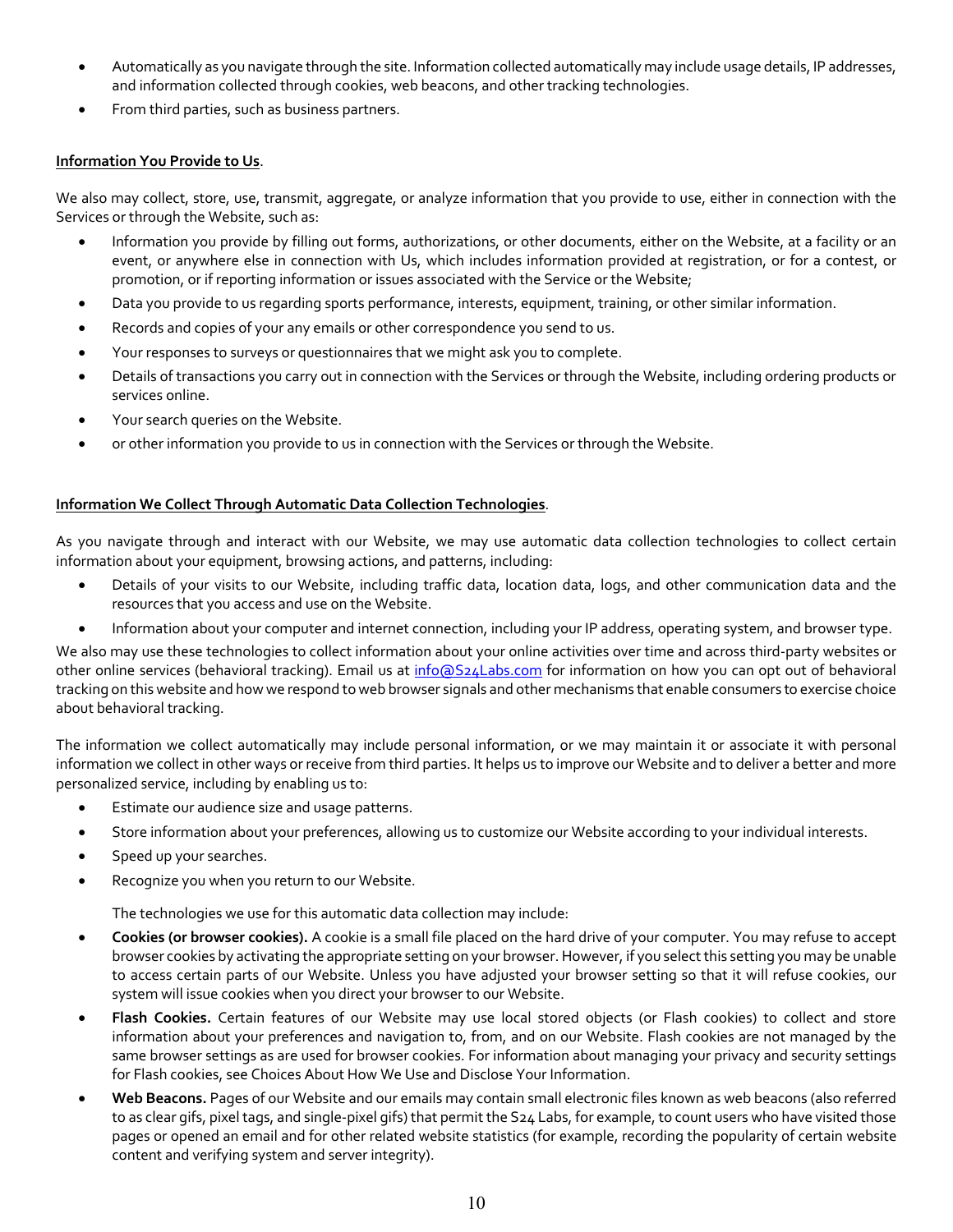# **Third-Party Use of Cookies and Other Tracking Technologies**

Some content or applications, including advertisements, on the Website are served by third-parties, including advertisers, ad networks and servers, content providers, and application providers. These third parties may use cookies alone or in conjunction with web beacons or other tracking technologies to collect information about you when you use our website. The information they collect may be associated with your personal information or they may collect information, including personal information, about your online activities over time and across different websites and other online services. They may use this information to provide you with interest-based (behavioral) advertising or other targeted content.

We do not control these third parties' tracking technologies or how they may be used. If you have any questions about an advertisement or other targeted content, you should contact the responsible provider directly. For information about how you can opt out of receiving targeted advertising from many providers, see Choices About How We Use and Disclose Your Information.

#### **How We Use Your Information**

We use information that we collect about you or that you provide to us, including any personal information:

- To present our Services and the Website to you.
- To provide you with information, products, or other services that you request from us.
- To fulfill any other purpose for which you provide your information
- To provide you with notices about your account, including expiration and renewal notices.
- To carry out our obligations and enforce our rights arising from any contracts entered into between you and us, including for billing and collection.
- To notify you about changes to our Services or the Website,.
- To allow you to participate in features on our Website.
- In any other way we may describe when you provide the information.
- For any other purpose with your consent.

We may also use your information to contact you about our own and third-parties' goods and services that may be of interest to you. If you do not want us to use your information in this way, please adjust your user preferences in your account profile or email us at info@S24Labs.com. For more information, see Choices About How We Use and Disclose Your Information.

We may use the information we have collected from you to enable us to display advertisements to our advertisers' target audiences. Even though we do not disclose your personal information for these purposes without your consent, if you click on or otherwise interact with an advertisement, the advertiser may assume that you meet its target criteria.

#### **Disclosure of Your Information**

We may disclose aggregated information and information that does not identify any individual without any restrictions. We may disclose personal information that we collect or you provide to us in connection with the Services or through the Website:

- To our subsidiaries and affiliates.
- To contractors, service providers, and other third parties we use to support our business and who are bound by contractual obligations to keep personal information confidential and use it only for the purposes for which we disclose it to them.
- To a buyer or other successor in the event of a merger, divestiture, restructuring, reorganization, dissolution, or other sale or transfer of some or all of S24 Labs' assets, whether as a going concern or as part of bankruptcy, liquidation, or similar proceeding, in which personal information held by S24 Labs about our Website users is among the assets transferred.
- To third parties to market their products or services to you if you have not opted out of these disclosures. We contractually require these third parties to keep personal information confidential and use it only for the purposes for which we disclose it to them. For more information, see Choices About How We Use and Disclose Your Information.
- To fulfill the purpose for which you provide it. For example, if you give us an email address to use the "email a friend" feature of our Website, we will transmit the contents of that email and your email address to the recipients.
- For any other purpose disclosed by us when you provide the information.
- With your consent.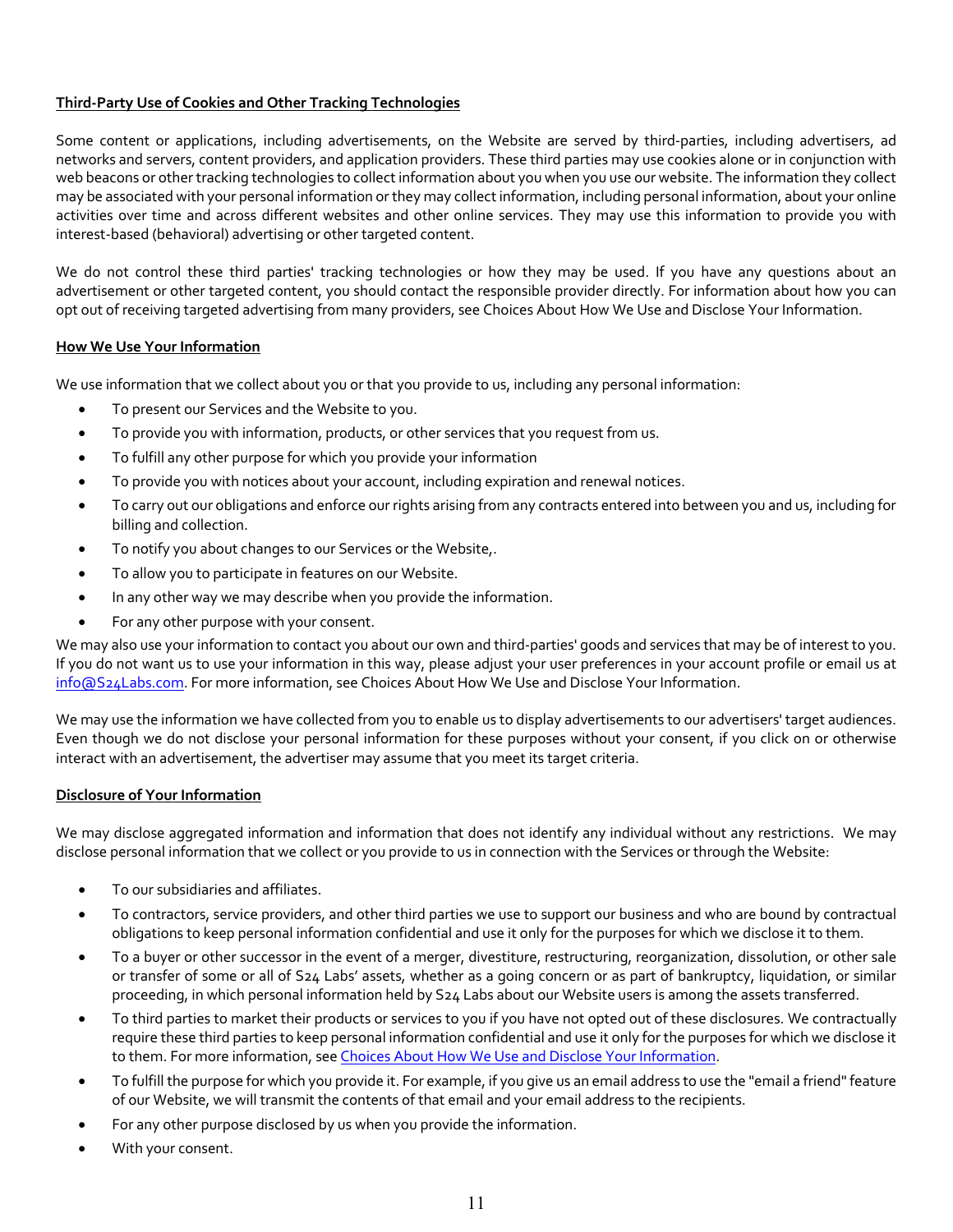We may also disclose your personal information:

- To comply with any court order, law, or legal process, including to respond to any government or regulatory request.
- To enforce or apply our Terms of Use or Terms of Sale and other agreements, including for billing and collection purposes.
- If we believe disclosure is necessary or appropriate to protect the rights, property, or safety of S24 Labs, our customers, or others. This includes exchanging information with other companies and organizations for the purposes of fraud protection and credit risk reduction.

#### **Choices About How We Use and Disclose Your Information**

We strive to provide you with choices regarding the personal information you provide to us. We have created mechanisms to provide you with the following control over your information:

- **Tracking Technologies and Advertising.** You can set your browser to refuse all or some browser cookies, or to alert you when cookies are being sent. To learn how you can manage your Flash cookie settings, visit the Flash player settings page on Adobe's website. If you disable or refuse cookies, please note that some parts of this site may then be inaccessible or not function properly.
- **Disclosure of Your Information for Third-Party Advertising.** If you do not want us to share your personal information with unaffiliated or non-agent third parties for promotional purposes, you can opt out by checking the relevant box located on the form on which we collect your data (the order/registration form) or other opt-out method. You can also always opt out by logging into the Website and adjusting your user preferences in your account profile, by checking or unchecking the relevant boxes or by sending us an email stating your request to info@S24Labs.com.
- **Promotional Offers from S24 Labs.** If you do not wish to have your email address used by the S24 Labs to promote our own or third parties' products or services, you can opt out by checking the relevant box located on the form on which we collect your data (the order/registration form) or by other opt-out method or at any other time by logging into the Website and adjusting your user preferences in your account profile by checking or unchecking the relevant boxes or by sending us an email stating your request info@S24Labs.com. If we have sent you a promotional email, you may send us a return email asking to be omitted from future email distributions.
- **Targeted Advertising.** If you do not want us to use information that we collect or that you provide to us to deliver advertisements according to our advertisers' target-audience preferences, you can opt out by checking the relevant box located on the form on which we collect your data (the order/registration form) or by other opt-out method or at any other time by logging into the Website and adjusting your user preferences in your account profile by checking or unchecking the relevant boxes or by sending us an email stating your request to info@S24Labs.com. For this opt-out to function, you must have your browser set to accept all browser cookies.

We do not control third parties' collection or use of your information to serve interest-based advertising. However these third parties may provide you with ways to choose not to have your information collected or used in this way. You can opt out of receiving targeted ads from members of the Network Advertising Initiative ("**NAI**") on the NAI's website.

California residents may have additional personal information rights and choices. Please see Your California Privacy Rights for more information.

Nevada residents who wish to exercise their sale opt-out rights under Nevada Revised Statutes Chapter 603A may submit a request to this designated address: info@S24Labs.com. However, please know we do not currently sell data triggering that statute's opt-out requirements.

# **Accessing and Correcting Your Information**

You can review and change your personal information by logging into the Website and visiting your account profile page. You may also send us an email at info@S24Labs.com to request access to, correct, or delete any personal information that you have provided to us. We cannot delete your personal information except by also deleting your user account. We may not accommodate a request to change information if we believe the change would violate any law or legal requirement or cause the information to be incorrect.

California residents may have additional personal information rights and choices. Please see Your California Privacy Rights for more information.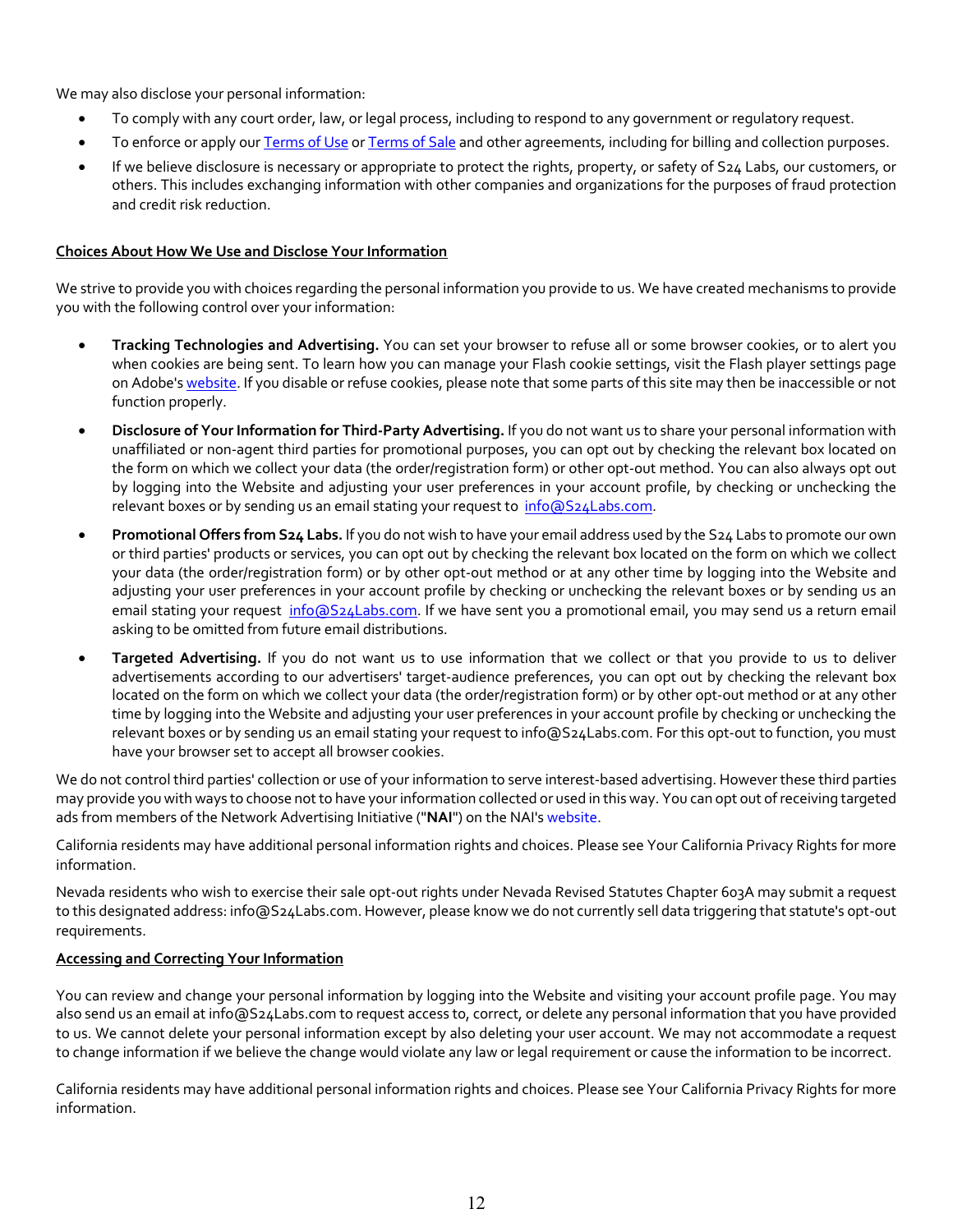#### **Your California Privacy Rights**

If you are a California resident, California law may provide you with additional rights regarding our use of your personal information. To learn more about your California privacy rights, visit https://oag.ca.gov/privacy/ccpa . California's "Shine the Light" law (Civil Code Section § 1798.83) permits users of our App that are California residents to request certain information regarding our disclosure of personal information to third parties for their direct marketing purposes. To make such a request, please send an email to info@S24Labs.com or write us at the address shown at the bottom of this Notice.

#### **Data Security**

We have implemented measures designed to secure your personal information from accidental loss and from unauthorized access, use, alteration, and disclosure. All information you provide to us is stored on our servers behind firewalls and/or commercially available servers with high levels of security and encryption.

The safety and security of your information also depends on you. Where we have given you (or where you have chosen) a password for access to certain parts of our Website, you are responsible for keeping this password confidential. We ask you not to share your password with anyone. We urge you to be careful about giving out information in public areas of the Website like message boards. The information you share in public areas may be viewed by any user of the Website.

Unfortunately, the transmission of information via the internet is not completely secure. Although we take all reasonable measures to protect your personal information, we cannot guarantee the security of your personal information transmitted to our Website or collected or stored by us in connection with the Services. Any transmission of personal information is at your own risk. We are not responsible for circumvention of any privacy settings or security measures contained on the Website.

#### **Changes to Our Privacy Notice**

It is our policy to post any changes we make to our privacy policies and practices on this page. If we make material changes to how we treat our users' personal information, we will notify you through a notice on the Website home page. The date the privacy Notice was last revised is identified at the top of the page. You are responsible for ensuring we have an up-to-date active and deliverable email address for you, and for periodically visiting our Website and this Privacy Notice to check for any changes.

#### **Contact Information**

To ask questions or comment about this Privacy Notice and our privacy practices, or to register a complaint or concern, please contact us at:

S24 Labs, LLC, 312 Walnut Street, Suite 2510, Cincinnati, Ohio 45202 info@S24Labs.com

or via our toll-free number: 1-8-S24Labs-2 (877)-245-2272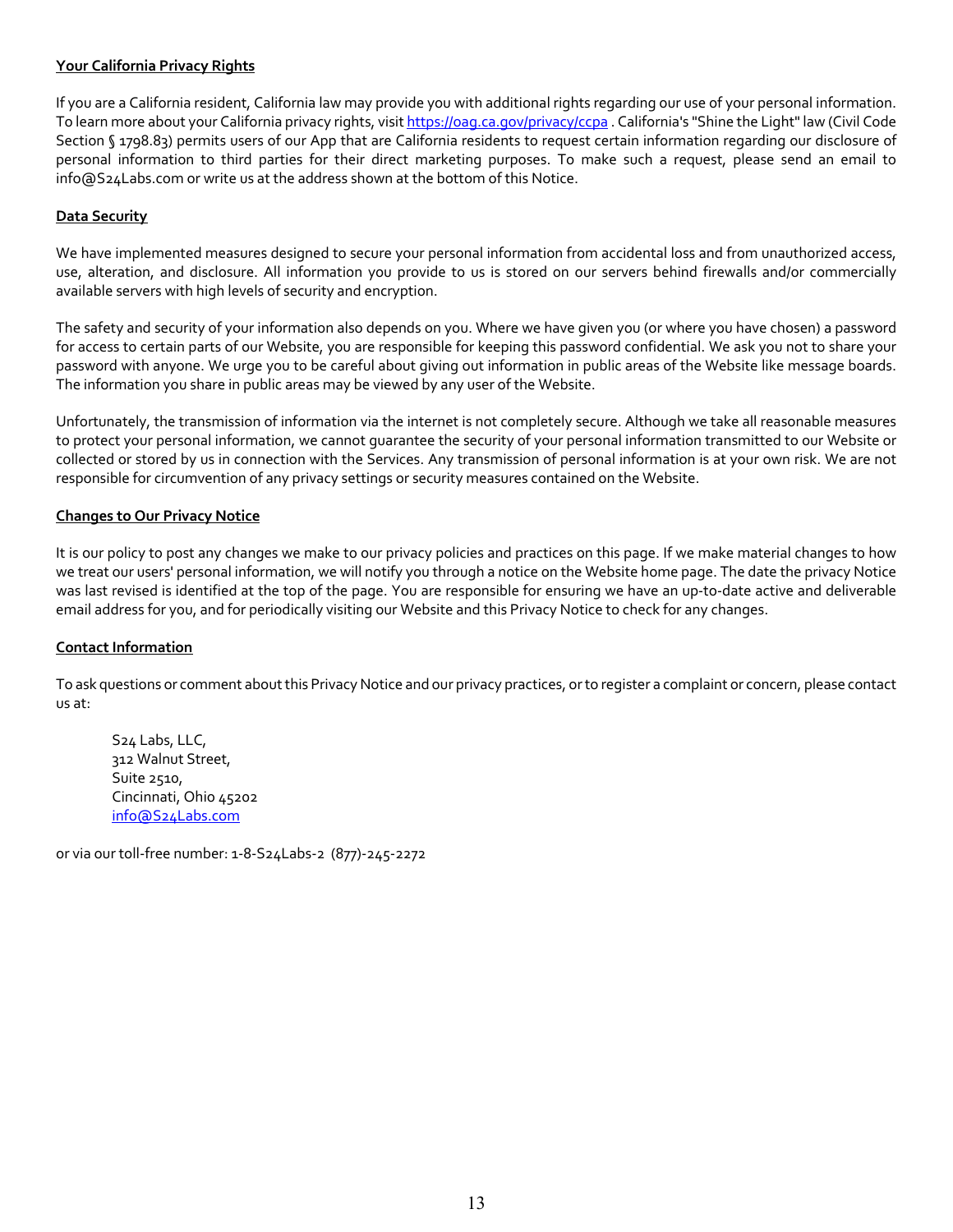# **S24 Labs, LLC Individual Athletes for Group Curriculum Classes Registration, Payment, Cancellation and Refund Policies and Procedures**

Last Updated: June 15, 2021

All policies and procedures are subject to revisions by management of S24 Labs, LLC ("S24") and are in effect as posted on its web site at time of policy consideration.

# **REGISTRATION**

All participant athletes in all regular curriculum and all other programs and services operated by and/or conducted in a facility of S24 Labs, LLC are required to be registered and enrolled, typically through the S24 Labs, LLC online or mobile sites, and agree to the collection of participant (and family for minors) information and agree for all services provided, unless noted otherwise, to all terms & conditions, privacy statement, liability and other waivers, and a participant athlete conduct policy .

REGISTRATION AND INITIAL PAYMENT DOES NOT GUARANTEE ACCEPTANCE AND PLACEMENT UNTIL CONFIRMED BY S24 LABS. Enrollment availability may be limited including due to a facility or specific scheduled classes reaching maximum capacity and/or size alterations due to Covid safety guidelines and requirements. If S24 is unable to confirm space availability for enrollment, the registrant has the option for: (a) S24 Labs to hold the payment as a deposit toward placement on a waiting list or (b) to withdraw for a full refund.

Registration and participation in regular curriculum classes and other programs are subject to availability; likewise, specific class days and times are subject to age and skill criteria, if any, established by S24 Labs, LLC.

# **PAYMENTS and CANCELLATIONS**

REGULAR CURRICULUM ENROLLMENTS AND PAYMENTS ARE ON AN EVERGREEN, ONGOING BASIS. The payment collected at the time of registration is credited in full toward the first month's classes fee. All monthly class payments will transact through auto-pay only (selected credit card or debit card, PayPal, and ACH direct bank pay) and with payment information kept on file. (In select, limited cases only and with special arrangements, a facility manager may approve an alternative payment method.)

After the initial registration payment for the first month of classes, the monthly auto-pay will be set to charge each following month, to the payment method on file, on or about the monthly anniversary of the day when the first class commenced.

Enrollment in regular curriculum group classes requires a minimum of two (2) full months of payments.

CANCELLATION OF AUTO-PAY RENEWAL FOR THE NEXT MONTH MUST MADE IN ADVANCE NO LATER ONE (1) BUSINESS DAY PRIOR TO THE MONTHLY ANNIVERSARY DATE. Users must cancel by logging into their personal S24 Labs account and, in "My Subscriptions," of the Member area, click on "Cancel Subscription" and complete the process.

Participants in regular class curriculum may be able to switch, subject to approval, from assigned times to an alternative day or time for a class or classes, subject to space availability and to meeting any requirements for that specific session.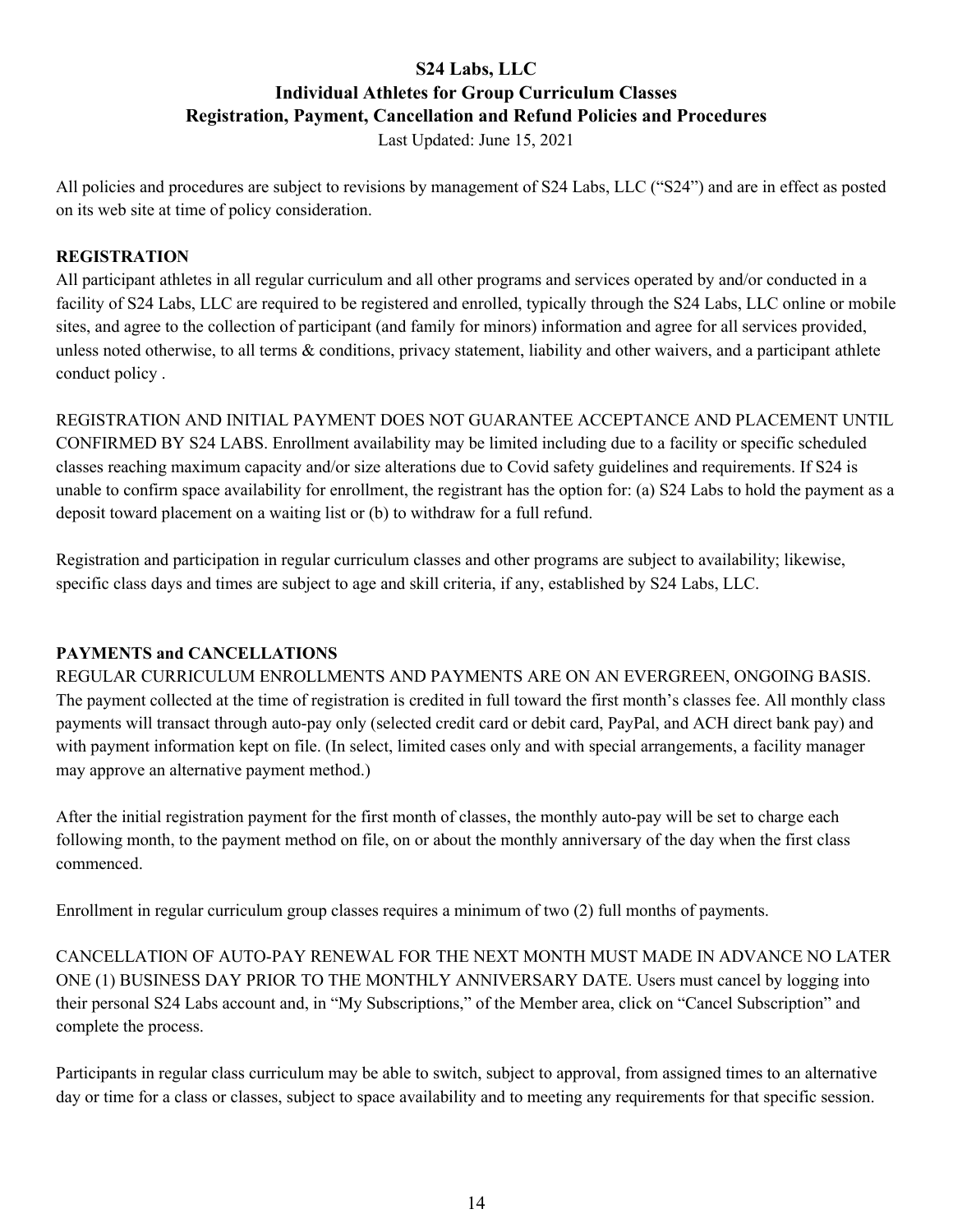Additional programming services (such as, but not limited to, private or semi-private lessons; HitTrax leagues, batting cages, special class programs and events) may require a separate registration process and an annual enrollment fee (which may be waived for regular curriculum class participants in good standing).

First-time registrants of regular curriculum classes only may be eligible to receive a designated S24 Labs training gear kit with pre-selected items at no additional cost, subject to availability. The training gear kit, in all or part, is limited at times in quantities and sizes. If and when available at a later time, the training gear is eligible for distribution only while the athlete remains enrolled as a monthly curriculum participant in good standing. Replacement training gear beyond the designated provided kit may be available at times for order and purchase, subject to availability, directly from the S24 Labs facility operations.

# **REFUND and CREDIT ELIBIGILITY**

ALL PAYMENTS ARE FINAL. Any and all refunds or credits, in part or full, are at the sole discretion of the General Manager of the S24 Labs, LLC facility or the designee or designated event or program organizer.

No refunds or credits for participants who are suspended or expelled from the facility, at the sole discretion of the facility's general manager, or designee, for violations of the Athlete Conduct Policies or other deemed offences.

Missed or late arrival to classes are not subject to refunds or credits.

In cases of facility closings due to inclement weather; national, state or local regulatory health guidelines or actions; or other emergencies, S24 has the sole option, but is not required, to offer (a) alternative times for rescheduled classes attendance, (b) monetary or class credits toward future classes and programs, and/or (c) monetary refunds.

Eligibility for partial credits or refunds may be offered on a pro-rata time basis when due to:

- 1. Both: (a) a newly-incurred injury or illness that prohibits the registered athlete's participation in the program or class for a time period greater than [2] weeks and (b) with written documentation from a licensed medical clinician prohibiting participation. Returning to program may be subject to availability with no guarantees of timely placement if participant cancels monthly fee payments.
- *2.* Change in permanent residence to another U.S. State from where the facility of registration is located.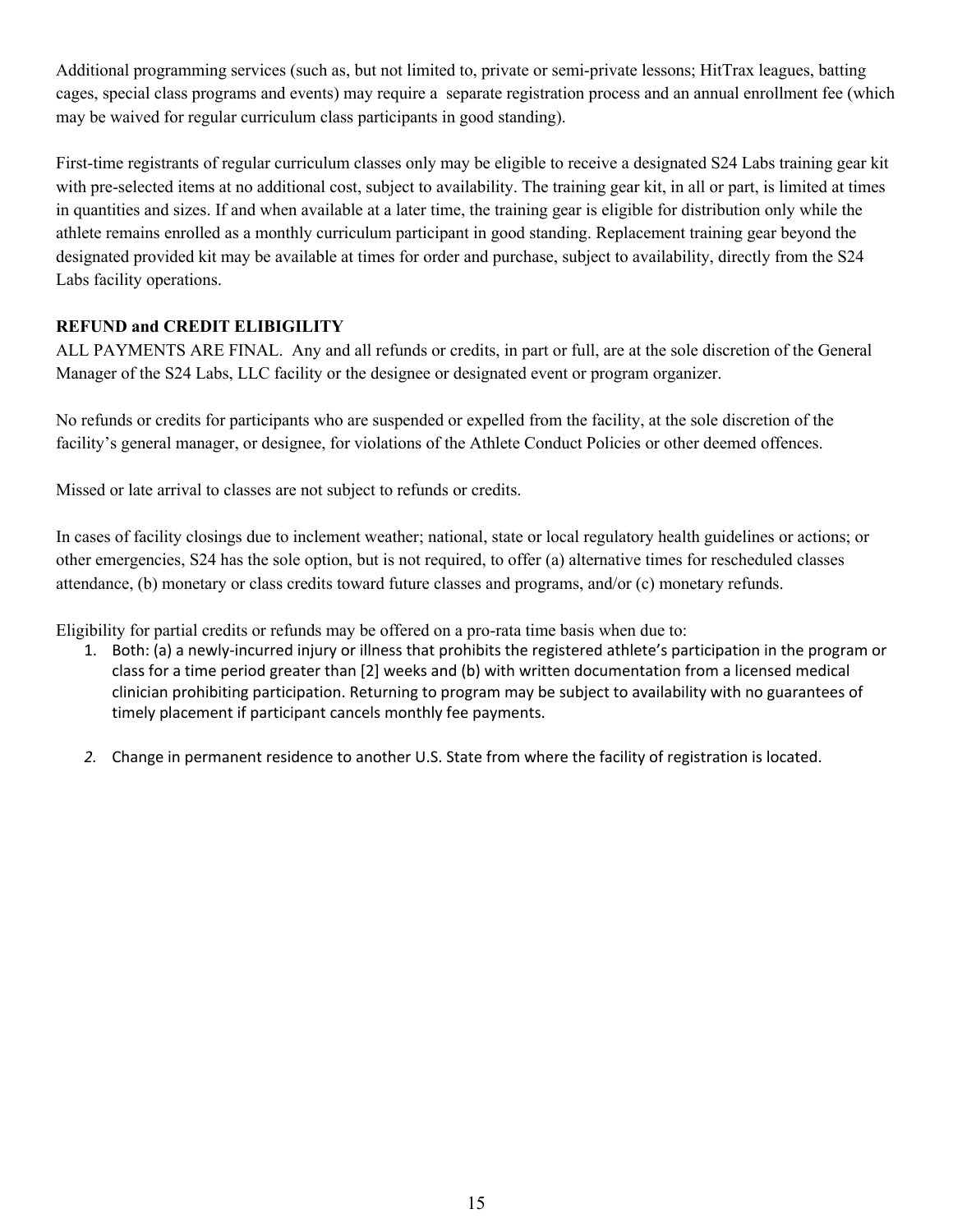# **Waiver Release Related to (1) Liability of Risks and (2) Covid-19. Last Modified: 06/15/2021**

RELEASE AND WAIVER OF LIABILITY, ASSUMPTION OF RISK, AND INDEMNITY AND PARENTAL CONSENT AGREEMENT ("AGREEMENT")

1) ACKNOWLEDGE, agree, and represent that I understand the nature of, including but not limited to, Baseball, Softball, Basketball, Soccer, Lacrosse, Football, Volleyball and other competitive sports, and Strength, Speed, and Agility Training activities and that I am qualified, in good health, and in proper physical condition to participate in such activity. I further agree and warrant that if at any time I believe conditions to be unsafe, I will immediately discontinue further participation in the activity.

2) FULLY UNDERSTAND THAT: including but not limited to (a) Baseball, Softball, Basketball, Soccer, Lacrosse, Football, Volleyball and other competitive contact and non-contact sports, and Strength, Speed, and Agility Training ACTIVITIES INVOLVE RISKS AND DANGERS OF SERIOUS BODILY INJURY, INCLUDING PERMANENT DISABILITY, PARALYSIS, AND DEATH (RISKS"); (b) these risks and dangers may be caused by my own actions or inaction's, the actions or inaction's of others participating in the activity, the condition in which the activity takes place, or THE NEGLIGENCE OF THE "RELEASEES" NAMED BELOW; (c) there may be OTHER RISKS AND ALL RESPONSIBILITY FOR LOSSES, COSTS, AND DAMAGES I incur as a result of my participation of that of the minor in the activity.

3) HEREBY RELEASE, DISCHARGE, AND COVENANT NOT TO SUE S24 Labs, LLC (DE) (and its associated entities from whom the company leases and/or operates facilities\*), their respective administrators, directors, agents, officers, members, volunteers, and employees, other participants, any sponsors, vendors, third-party providers of products and services, advertisers, and, if applicable, owner and leasers of premises on which activity takes place, (each considered one of the "RELEASES" herein) FROM ALL LIABILITY, CLAIMS, DEMANDS, LOSSES, OR DAMAGES ON MY ACCOUNT CAUSED OR ALLEGED TO BE CAUSED IN WHOLE OR IN PART BY THE NEGLIGENCE OF THE "RELEASEES" OR OTHERWISE, INCLUDING NEGLIGENCE RESCUE OPERATIONS AND I FURTHER AGREE that if, despite the RELEASE AND WAIVER OF LIABILITY, ASSUMPTION OF RISK, AND INDEMNITY AGREEMENT I, or anyone on my behalf, makes a claim against any of the Releasees, I WILL INDEMNIFY, SAVE, AND HOLD HARMLESS EACH OF THE RELEASEES from any litigation expenses, attorney fees, loss, liability, damage, or cost which may incur as a result of such claim.

MINOR RELEASE (ONLY IF PARTICIPANT IS UNDER THE AGE OF 18)

AND I, THE MINOR'S PARENT AND/OR LEGAL GUARDIAN, UNDERSTAND THE NATURE OF Baseball, Softball, Basketball, Soccer, Lacrosse, Football, Volleyball and other competitive contact and non-contact sports, and Strength, Speed, and Agility Training ACTIVITIES AND THE MINOR'S EXPERIENCE AND CAPABILITIES AND BELIEVE THE MINOR TO BE QUALIFIED, IN GOOD HEALTH AND IN PROPER PHYSICAL CONDITION TO PARTICIPATE IN SUCH ACTIVITY. I HEREBY RELEASE, DISCHARGE, CONVENANT NOT TO SUE, AND AGREE TO INDEMNIFY AND SAVE AND HOLD HARMLESS WAS OF THE RELEASEE'S FROM ALL LIABILITY CLAIMS, DEMANDS, LOSSES, OR DAMAGES ON THE MINOR'S ACCOUNT CAUSED OR ALLEGED TO BE CAUSED IN WHOLE OR IN PART BY THE NEGLIGENCE OF THE "RELEASEES" PR OTHERWISE, INCLUDING NEGLIGENT RESCUE OPERATION AND FURTHER AGREE THAT IF, DESPITE THIS RELEASE, I, THE MINOR, OR ANYONE ON THE MINOR'S BEHALF MAKES A CLAIM AGAINST ANY OF THE RELEASEES FROM ANY LITIGATION EXPENSES, ATTORNEY FEES, LOSS LIABILITY, DAMAGE, OR COST ANY MAY INCUR AS THE RESULT OF SUCH CLAIM.

\* including The Velo House, LLC (AL), VHT GA, LLC (GA) And Play Ball Sports Academy, Inc (AL)**.**

\_\_\_\_\_\_\_\_\_\_\_\_\_\_\_\_\_\_\_\_\_\_\_\_\_\_\_\_\_\_\_\_\_\_\_\_\_\_\_\_\_\_\_\_\_\_\_\_\_\_\_\_\_\_\_\_\_\_\_\_\_\_\_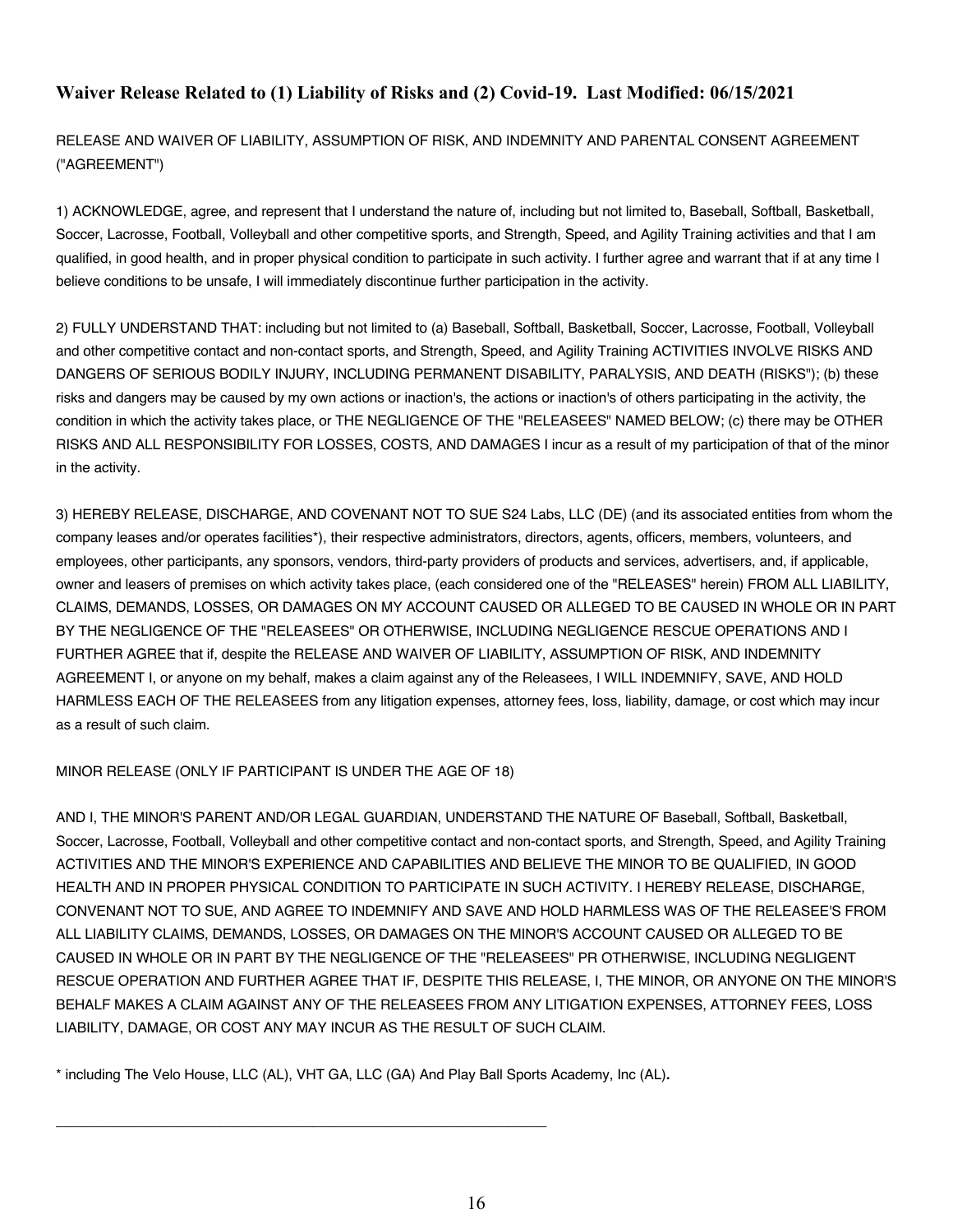# **Assumption of the Risk and Waiver of Liability Relating to Coronavirus/COVID-19**

The novel coronavirus, COVID-19, has been declared a worldwide pandemic by the World Health Organization. COVID-19 is extremely contagious and is believed to spread mainly from person-to-person contact. As a result, federal, state, and local governments and federal and state health agencies recommend social distancing and have, in many locations, prohibited the congregation of groups of people. S24 Labs, LLC (DE) (and its associated entities from whom the company leases and/or operates facilities\*) ("training facilities") have put in place preventative measures to reduce the spread of COVID-19; however, the training facilities cannot guarantee that you or your child(ren) will not become infected with COVID-19. Further, attending the training facilities could increase your risk and your child(ren)'s risk of contracting COVID-19.

By accepting this agreement, I acknowledge the contagious nature of COVID-19 and voluntarily assume the risk that I or my child(ren) may be exposed to or infected by COVID-19 by attending the training facilities and that such exposure or infection may result in personal injury, illness, permanent disability, and death. I understand that the risk of becoming exposed to or infected by COVID-19 at the training facilities may result from the actions, omissions, or negligence of myself and others, including, but not limited to, training facilities employees, volunteers, and program participants and their families. I voluntarily agree to assume all of the foregoing risks and accept sole responsibility for any injury to myself or my child(ren) or (including, but not limited to, personal injury, disability, and death), illness, damage, loss, claim, liability, or expense, of any kind, that I or my child(ren) may experience or incur in connection with my own or my child(ren)'s attendance at the training facilities or participation in training facilities programming ("Claims"). On my behalf, and on behalf of my children, I hereby release, covenant not to sue, discharge, and hold harmless the training facilities, its employees, agents, and representatives, of and from the Claims, including all liabilities, claims, actions, damages, costs or expenses of any kind arising out of or relating thereto. I understand and agree that this release includes any Claims based on the actions, omissions, or negligence of the training facilities, its employees, agents, and representatives, whether a COVID-19 infection occurs before, during, or after participation in any training facilities program.

I HAVE READ THIS AGREEMENT, FULLY UNDERSTAND ITS TERMS, UNDERSTAND THAT I HAVE GIVEN UP SUBSTANTIAL RIGHTS BY SIGNING IT (OR AGREEING) AND HAVE SIGNED IT (OR AGREED) FREELY AND WITHOUT INDUCEMENT OR ASSURANCE OF ANY NATURE AND INTEND IT TO BE A COMPLETE AND UNCONDITIONAL RELEASE OF ALL LIABILITY TO THE GREATEST EXTENT ALLOWED BY LAW AND AGREE THAT IF ANY PORTION OF THIS AGREEMENT S TO BE HELD INVALID THE BALANCE, NOTWITHSTANDING, SHALL CONTINUE IN FULL FORCE AND EFFECT.

\* including The Velo House, LLC (AL), VHT GA, LLC (GA) And Play Ball Sports Academy, Inc (AL)**.**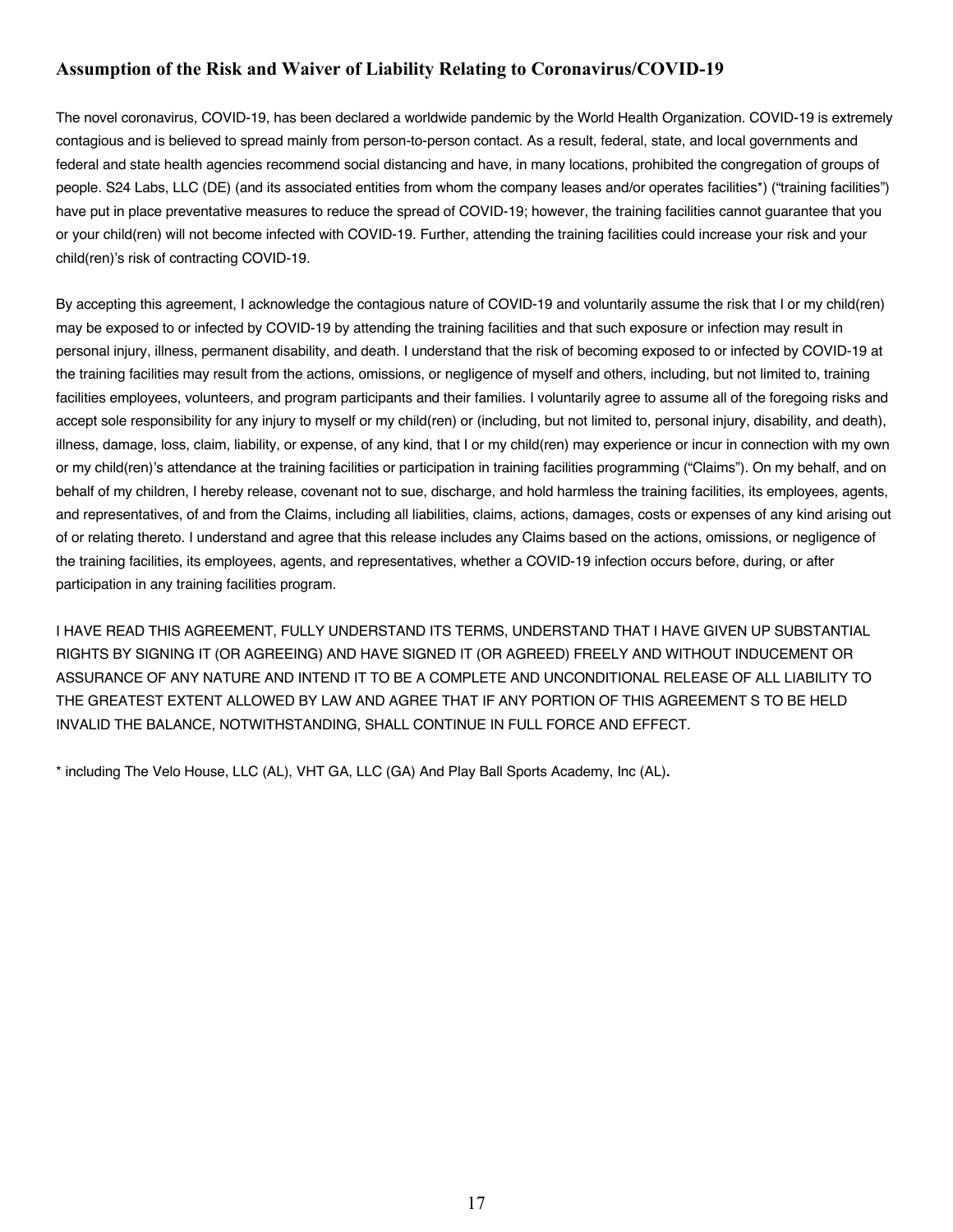# **S24 Labs Athlete Conduct Policy**

Last Modified: June 15, 2021

All S24 Labs athletes in regular curriculum classes and SOZO programming and activities held in our facilities and at events off-site sponsored by S24 Labs or our designated partner or vendor must abide to these standards at all times.

*Athletes are subject to suspension or expulsion for violation(s), as outlined in the Registration and Payment Policies. [LINK]*

# **Conduct and Expectations**

- 1. I will demonstrate the highest level of sportsmanship at all times.
- 2. I will treat all fellow S24 Labs' athletes, coaches, umpires/referees, parents, and spectators with dignity and respect, as I would like to be treated, using appropriate language in appropriate tones when interacting with them.
- 3. I will arrive on time for my designated class times and activities and dressed and prepared appropriately.
- 4. I will seek to become the best S24 Labs athlete I can trying my hardest in class and activities and in individual practice on my own. I will learn to take correction as a compliment.
- 5. I will abide at all times by all safety requirements and procedures as set by S24 Labs.

# **Prohibited Items and Conduct**

# The following are prohibited in S24 facilities and at other S24 Labs sponsored events and programs:

- Possession, Distribution and/or Use of alcohol, drugs, drug paraphernalia, synthetic narcotics, or non-prescribed medications.
- Possession, Distribution and/or Use of Tobacco Products (this also includes electronic cigarettes or vapor products)
- Weapons of any kind
- **Stealing**
- Vandalism or Property Destruction
- Hazing or Bullying (physical, emotional, or electronic, such as on social media or texting)
- Any harassment, slurs, or negative or stereotypical expressions, in writing or verbally, as to race, color, religion, age, sex, national origin, disability status, physical or mental attributes or abilities, sexual orientation, or gender identity or expression.